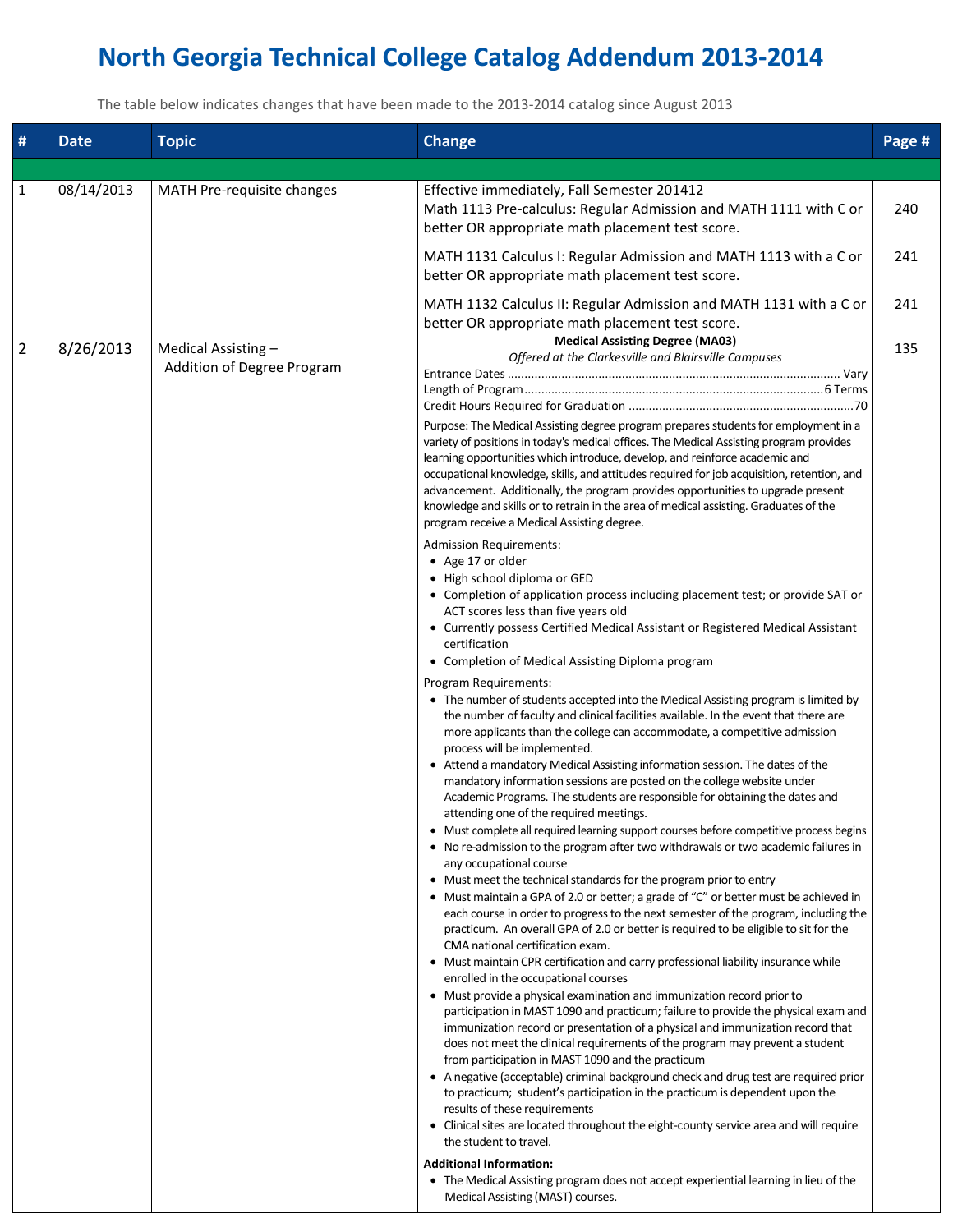| $\overline{2}$ | 8/26/2013 | Medical Assisting -<br>Addition of Degree Program | • Beginning with the administration of the January 2001 CMA Exam, felons are not<br>eligible to sit for the examination unless the Certifying Board grants a waiver based<br>on one or more of the mitigating circumstances listed in the Disciplinary Standards.                                                                                                                                                                                                                                                                                                                                                                                                                                                                                                                                                                                                                                                                                                                             |  |
|----------------|-----------|---------------------------------------------------|-----------------------------------------------------------------------------------------------------------------------------------------------------------------------------------------------------------------------------------------------------------------------------------------------------------------------------------------------------------------------------------------------------------------------------------------------------------------------------------------------------------------------------------------------------------------------------------------------------------------------------------------------------------------------------------------------------------------------------------------------------------------------------------------------------------------------------------------------------------------------------------------------------------------------------------------------------------------------------------------------|--|
|                |           |                                                   | Please see the Program Director of Medical Assisting with any questions.<br><b>Program Courses</b>                                                                                                                                                                                                                                                                                                                                                                                                                                                                                                                                                                                                                                                                                                                                                                                                                                                                                            |  |
|                |           |                                                   | <b>General Core Courses</b>                                                                                                                                                                                                                                                                                                                                                                                                                                                                                                                                                                                                                                                                                                                                                                                                                                                                                                                                                                   |  |
|                |           |                                                   | ARTS 1101 Art Appreciation<br>3<br>or                                                                                                                                                                                                                                                                                                                                                                                                                                                                                                                                                                                                                                                                                                                                                                                                                                                                                                                                                         |  |
|                |           |                                                   | MUSC 1101 Music Appreciation<br>(3)<br>ENGL 1101 Composition and Rhetoric<br>3                                                                                                                                                                                                                                                                                                                                                                                                                                                                                                                                                                                                                                                                                                                                                                                                                                                                                                                |  |
|                |           |                                                   | ENGL 1102 Literature and Composition<br>3                                                                                                                                                                                                                                                                                                                                                                                                                                                                                                                                                                                                                                                                                                                                                                                                                                                                                                                                                     |  |
|                |           |                                                   | MATH 1111 College Algebra<br>3                                                                                                                                                                                                                                                                                                                                                                                                                                                                                                                                                                                                                                                                                                                                                                                                                                                                                                                                                                |  |
|                |           |                                                   | 3<br>PSYC 1101 Introductory Psychology                                                                                                                                                                                                                                                                                                                                                                                                                                                                                                                                                                                                                                                                                                                                                                                                                                                                                                                                                        |  |
|                |           |                                                   | <b>Occupational Courses</b><br>ALHS 1040 Introduction to Health Care<br>3                                                                                                                                                                                                                                                                                                                                                                                                                                                                                                                                                                                                                                                                                                                                                                                                                                                                                                                     |  |
|                |           |                                                   | $\overline{2}$<br>ALHS 1090 Medical Terminology for Allied Health Sciences                                                                                                                                                                                                                                                                                                                                                                                                                                                                                                                                                                                                                                                                                                                                                                                                                                                                                                                    |  |
|                |           |                                                   | 3<br>BIOL 2113 Anatomy and Physiology I                                                                                                                                                                                                                                                                                                                                                                                                                                                                                                                                                                                                                                                                                                                                                                                                                                                                                                                                                       |  |
|                |           |                                                   | BIOL 2113L Anatomy and Physiology Lab I<br>1                                                                                                                                                                                                                                                                                                                                                                                                                                                                                                                                                                                                                                                                                                                                                                                                                                                                                                                                                  |  |
|                |           |                                                   | BIOL 2114 Anatomy and Physiology II<br>3                                                                                                                                                                                                                                                                                                                                                                                                                                                                                                                                                                                                                                                                                                                                                                                                                                                                                                                                                      |  |
|                |           |                                                   | BIOL 2114L Anatomy and Physiology II Lab<br>1                                                                                                                                                                                                                                                                                                                                                                                                                                                                                                                                                                                                                                                                                                                                                                                                                                                                                                                                                 |  |
|                |           |                                                   | BUSN 1440 Document Production<br>4<br>COMP 1000 Introduction to Computers<br>3                                                                                                                                                                                                                                                                                                                                                                                                                                                                                                                                                                                                                                                                                                                                                                                                                                                                                                                |  |
|                |           |                                                   | MAST 1010 Legal and Ethical Concerns in the Medical Office<br>2                                                                                                                                                                                                                                                                                                                                                                                                                                                                                                                                                                                                                                                                                                                                                                                                                                                                                                                               |  |
|                |           |                                                   | MAST 1030 Pharmacology in the Medical Office                                                                                                                                                                                                                                                                                                                                                                                                                                                                                                                                                                                                                                                                                                                                                                                                                                                                                                                                                  |  |
|                |           |                                                   | MAST 1060 Medical Office Procedures                                                                                                                                                                                                                                                                                                                                                                                                                                                                                                                                                                                                                                                                                                                                                                                                                                                                                                                                                           |  |
|                |           |                                                   | MAST 1080 Medical Assisting Skills I                                                                                                                                                                                                                                                                                                                                                                                                                                                                                                                                                                                                                                                                                                                                                                                                                                                                                                                                                          |  |
|                |           |                                                   | MAST 1090 Medical Assisting Skills II<br>4                                                                                                                                                                                                                                                                                                                                                                                                                                                                                                                                                                                                                                                                                                                                                                                                                                                                                                                                                    |  |
|                |           |                                                   | MAST 1100 Medical Insurance Management<br>2<br>3<br>MAST 1110 Administrative Practice Management                                                                                                                                                                                                                                                                                                                                                                                                                                                                                                                                                                                                                                                                                                                                                                                                                                                                                              |  |
|                |           |                                                   | MAST 1120 Human Pathological Conditions in the Medical Office<br>3                                                                                                                                                                                                                                                                                                                                                                                                                                                                                                                                                                                                                                                                                                                                                                                                                                                                                                                            |  |
|                |           |                                                   | MAST 1170 Medical Assisting Externship<br>6                                                                                                                                                                                                                                                                                                                                                                                                                                                                                                                                                                                                                                                                                                                                                                                                                                                                                                                                                   |  |
|                |           |                                                   | MAST 1180 Medical Assisting Seminar<br>3                                                                                                                                                                                                                                                                                                                                                                                                                                                                                                                                                                                                                                                                                                                                                                                                                                                                                                                                                      |  |
|                |           |                                                   | Estimated cost of books and supplies for full program is approximately \$2,500.<br>Uniforms and accessories cost approximately \$350-\$400. Students are required to<br>wear white shoes, name tag, watch with a second hand, and purchase a<br>stethoscope, a sphygmomanometer, and bandage scissors. These items are<br>purchased at the beginning of the third semester. Other costs include CMA exam -<br>\$125 payable by the fourth semester, radiology safety course - \$65, malpractice<br>insurance - \$11.50 per year, physical exam - \$100-\$150, drug test - \$35, and<br>criminal background check - \$50.                                                                                                                                                                                                                                                                                                                                                                      |  |
|                |           |                                                   | <b>Technical Competencies:</b>                                                                                                                                                                                                                                                                                                                                                                                                                                                                                                                                                                                                                                                                                                                                                                                                                                                                                                                                                                |  |
|                |           |                                                   | Working Environment - Works inside well-lighted, ventilated patient care areas;<br>spends 89-90% of time in patient care areas. May possibly receive cuts and<br>infections from sharp instruments and infections from contaminated equipment<br>and personnel or strains due to handling heavy equipment. May be exposed to<br>communicable diseases.                                                                                                                                                                                                                                                                                                                                                                                                                                                                                                                                                                                                                                        |  |
|                |           |                                                   | OSHA Risk Factor - Category I - A chance of exposure to blood and other body fluids<br>is high. Courses expose the student to noxious smells, either toxic or non-toxic, and to<br>toxic fumes, gases, vapors, mists, or liquids which could, depending on the chemical,<br>cause general or localized disabling conditions as a result of inhalation, ingestion, or<br>action on the skin.                                                                                                                                                                                                                                                                                                                                                                                                                                                                                                                                                                                                   |  |
|                |           |                                                   | Physical Demands - This position will primarily be medium work requiring the ability to<br>lift up to 50 pounds with frequent lifting and/or carrying objects weighing up to 25<br>pounds. The ability to push objects weighing 50 pounds is required including assisting<br>and lifting patients from a wheelchair to an exam table or pull carts. Occasional<br>stooping, kneeling, reaching, and dexterity are required. Expressing or exchanging ideas<br>by the spoken word is required. The ability to see and obtain impressions through the<br>eyes of shape, size, distance, motions, or other characteristics of objects is required.<br>This requires a visual acuity of 20/20 vision, with clarity of vision of 20 inches or less,<br>depth perception, four-way field vision, sharp eye focus, and the ability to identify and<br>distinguish color. The ability to hear is essential. This position requires frequent sitting,<br>standing, and/or walking without limitations. |  |
|                |           |                                                   | Ability to work under mental and physical stress regularly is required.<br>Other Essential Behavioral Attitudes - Ability to engage in activities consistent with safe<br>medical assisting practice without demonstrated behaviors of addiction to, abuse of, or<br>dependence on alcohol or other drugs that may impair behavior or judgment. The<br>student must demonstrate responsibility and accountability for actions as a student in<br>the Medical Assisting program and as a developing professional Medical Assistant.                                                                                                                                                                                                                                                                                                                                                                                                                                                            |  |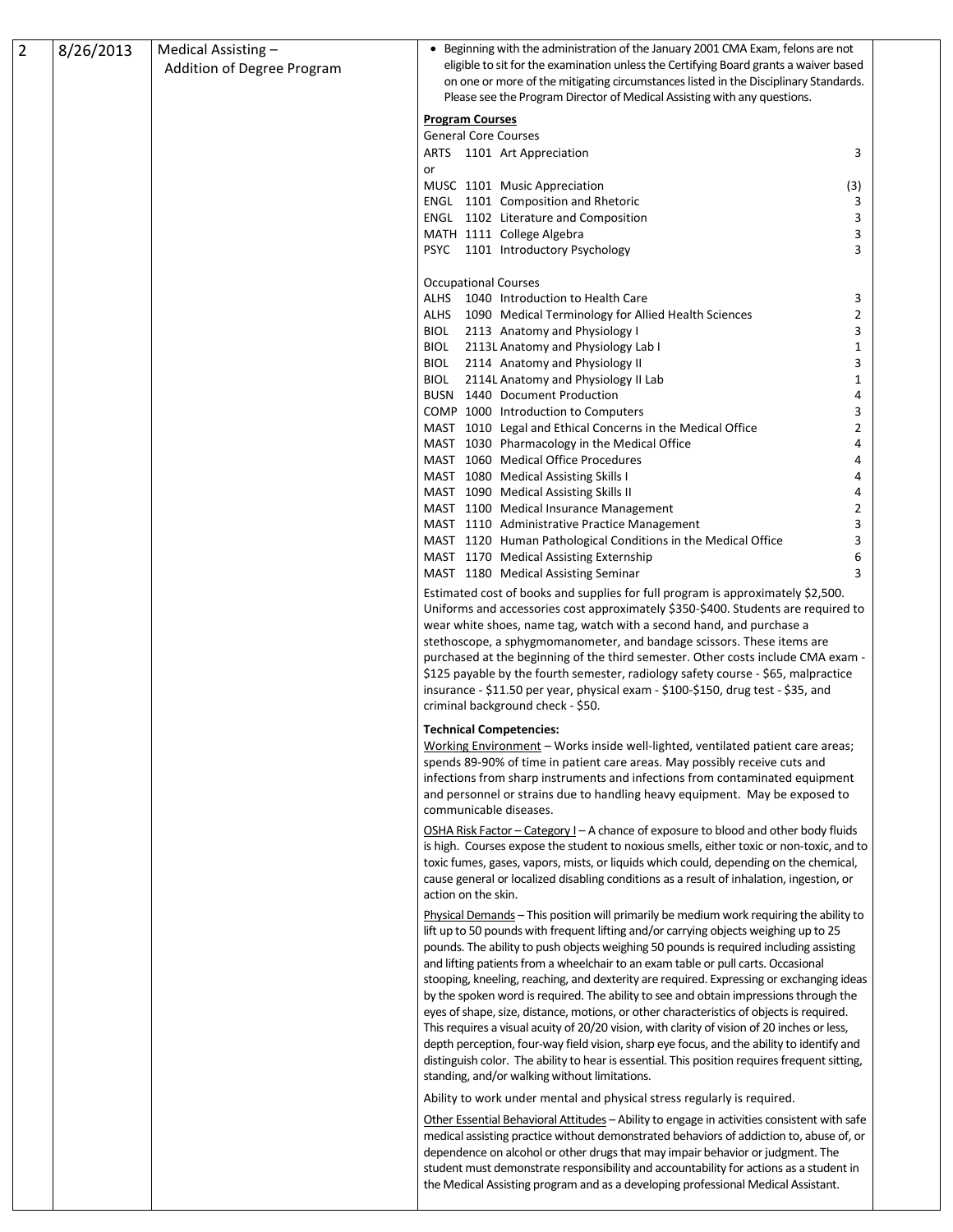| $\overline{2}$ | 8/26/2013  | Medical Assisting -<br>Addition of Degree Program                                                                                                                                                                                                 | The Medical Assisting degree program on the Blairsville and Clarkesville campuses<br>is accredited by the Commission on Accreditation for Allied Health Education<br>Programs (www.caahep.org) upon the recommendation of the Medical Assisting<br>Education Review Board (MAERB). Commission on Accreditation of Allied Health<br>Education Programs, 1361 Park Street, Clearwater, FL 33756, 727-210-2350                                                                                                                                                                                                                                                                                                                                                                                                                                                                                                                                                                                                                                                                                                                                                                                                                                                                     |                                                    |
|----------------|------------|---------------------------------------------------------------------------------------------------------------------------------------------------------------------------------------------------------------------------------------------------|---------------------------------------------------------------------------------------------------------------------------------------------------------------------------------------------------------------------------------------------------------------------------------------------------------------------------------------------------------------------------------------------------------------------------------------------------------------------------------------------------------------------------------------------------------------------------------------------------------------------------------------------------------------------------------------------------------------------------------------------------------------------------------------------------------------------------------------------------------------------------------------------------------------------------------------------------------------------------------------------------------------------------------------------------------------------------------------------------------------------------------------------------------------------------------------------------------------------------------------------------------------------------------|----------------------------------------------------|
| 3              | 8/27/2013  | Practical Nursing Diploma -<br>Curriculum Change                                                                                                                                                                                                  | <b>Changes to Program Requirements:</b><br>• Students interested in being considered for the practical nursing<br>program begin their course of study in the Health Care Assistant TCC<br>with concentration in Patient Care Assistant.<br>• Acceptance into the Practical Nursing program is a competitive<br>process, in which the students are ranked based on their GPA and<br>PSB scores.<br>• Attending a Practical Nursing Information session is recommended<br>as it provides much needed details about the application and<br>entrance testing process. The dates of the information session are<br>posted on the college website under Academic Programs. The<br>students are responsible for obtaining the dates if they desire to<br>attend one of the informational sessions.                                                                                                                                                                                                                                                                                                                                                                                                                                                                                     | 131                                                |
| 4              | 9/5/2013   | Automotive Collision Repair Assistant I<br>Certificate (AB51) - correction of credit<br>hour requirements                                                                                                                                         |                                                                                                                                                                                                                                                                                                                                                                                                                                                                                                                                                                                                                                                                                                                                                                                                                                                                                                                                                                                                                                                                                                                                                                                                                                                                                 | 175                                                |
| 5              | 10/15/2013 | Residence Hall Policies - change in age<br>for visitors requiring written permission<br>from Student Affairs designee                                                                                                                             | Effective immediately:<br>• Visitors under 18 years of age are not allowed in the residence hall<br>without expressed, written permission from the Vice President for<br>Student Affairs or designee.                                                                                                                                                                                                                                                                                                                                                                                                                                                                                                                                                                                                                                                                                                                                                                                                                                                                                                                                                                                                                                                                           | 66                                                 |
| 6              | 10/21/2013 | ARTS 1101 and MUSIC 1101 Pre-<br>requisite changes                                                                                                                                                                                                | Effective Summer 2014 (201416)<br>ENGL 1101 will be removed as a pre-requisite and co-requisite for both<br>ARTS 1101 and MUSC 1101.<br>The new pre-requisite for these courses will read as follows: Appropriate<br>Degree Level Writing (English) and Reading Placement Test Scores.                                                                                                                                                                                                                                                                                                                                                                                                                                                                                                                                                                                                                                                                                                                                                                                                                                                                                                                                                                                          | 194<br>246                                         |
| $\overline{7}$ | 11/11/2013 | Auto Collision Repair Diploma (ACR2) -<br>Credit Hour & Curriculum Changes<br>Automotive Collision Repair Assistant I<br>TCC (AB51) - Credit Hour & Curriculum<br>Changes<br>Automotive Refinishing Assistant I TCC<br>(ARA1) - Curriculum Change | Effective Spring Semester 2014 (201414)<br>• Total credit hours for Auto Collision Repair Diploma will change to 49<br>• Total credit hours for Auto Collision Repair Assistant I TCC will change to 21<br>• Credit hours for Auto Refinishing Assistant I TCC will stay the same<br>• ACRP 1017 and ACRP 1019 will replace ACRP 1018<br>ELECTRICAL SYSTEMS I (2-4-4)<br>12-4-4)<br>12-4-4)<br>12-4-4)<br>12-4-4)<br>12-4-4)<br>1<br>Prerequisite: Program Admission Co-requisite: ACRP 1000<br>This course introduces suspension and steering, braking, and drive train<br>systems found on vehicles typically requiring repair of damages incurred<br>through automobile collisions.<br>❖ ACRP 1019- MECHANICAL AND ELECTRICAL SYSTEMS II (2-4-4)<br>Prerequisite: Program Admission Co-requisite: ACRP 1000<br>This course introduces the various electrical, heating and AC, engine coding,<br>fuel and intake, and restraint systems found on vehicles typically requiring<br>repair of damages incurred through automobile collisions.<br>• ACRP 2001 and ACRP 2002 will replace ACRP 2000, ACRP 2005 and ACRP 2008<br>❖ ACRP 2001 - INTRODUCTION TO AUTO PAINTING AND REFINISHING (3-4-5)<br>Prerequisite: Provisional Admission Co-requisites: ACRP 1000, ACRP 1010<br> | 174-175<br>&<br>188-189<br>174-175<br>&<br>188-189 |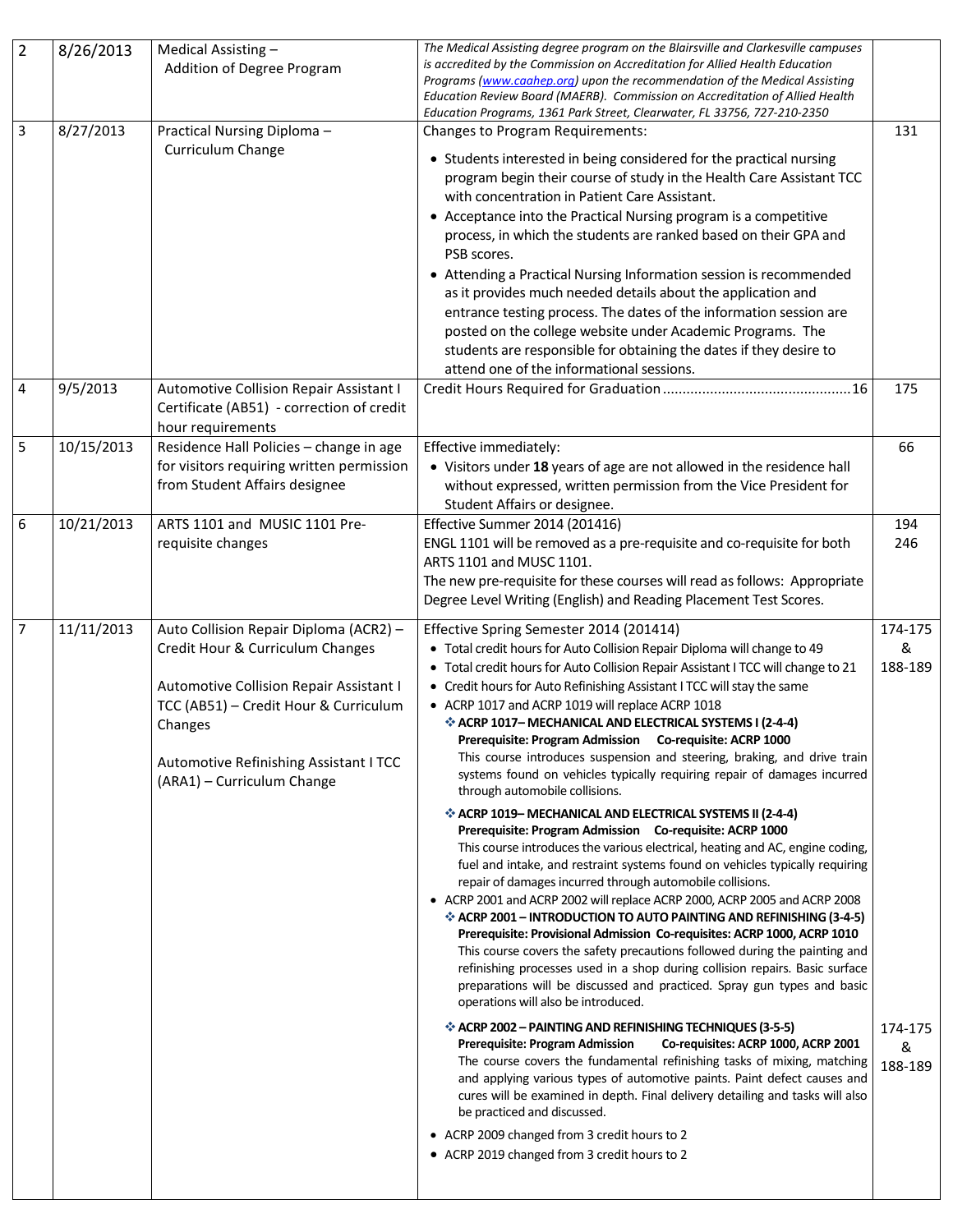| $\,8\,$ | 12/12/2013 | ALHS 1011 Course Name Change               | Effective Fall Semester, 201414                                                                                                                            | 182     |
|---------|------------|--------------------------------------------|------------------------------------------------------------------------------------------------------------------------------------------------------------|---------|
|         |            |                                            | The course name for ALHS 1011 will change from Anatomy and                                                                                                 | 191     |
|         |            |                                            | Physiology to Structure and Function of the Human Body.                                                                                                    |         |
| 9       | 1/6/2014   | <b>Changes affecting Practical Nursing</b> | Effective Spring 2014, PNSG 2250, PNSG 2255, and PNSG 2410 are                                                                                             | 252-255 |
|         |            | Pre- and Co-requisites                     | co-regs for PNSG 2415.                                                                                                                                     |         |
| 10      | 1/14/2014  | Change of Course Name                      | "Effective Summer Semester 2014 (201416), the course name for                                                                                              | 191     |
|         |            |                                            | ALHS 1011 will change from Anatomy and Physiology to Structure and                                                                                         |         |
|         |            |                                            | Function of the Human Body. Content and course description remain                                                                                          |         |
|         |            |                                            | the same."                                                                                                                                                 |         |
| 11      | 2/17/2014  | Change in number of semester hours         | Effective Summer 201416, COMP 1000 will be removed from the EMS                                                                                            | 133     |
|         |            | for EMS Professions Diploma Program        | Professions Diploma (EP12). Semester hours will decrease from 42 to 39.                                                                                    |         |
| 12      | 2/17/2014  | Co-requisite and Pre-requisite changes     | Effective Summer 2014, the Co-requisite and Pre-requisite changes                                                                                          | 252-255 |
|         |            | to Practical Nursing Program               | have been made to the following PNSG courses:                                                                                                              |         |
|         |            |                                            | • PNSG 2030 & PSNG 2035 have been removed as Co-requisites from PNSG 2010                                                                                  |         |
|         |            |                                            | • PNSG 2010 & PNSG 2035 have been removed as Co-requisites from PNSG 2030                                                                                  |         |
|         |            |                                            | • PNSG 2010 & PNSG 2030 have been removed as Co-requisites from PNSG 2035                                                                                  |         |
|         |            |                                            | • PNSG 2010, PNSG 2030, & PNSG 2035 have been removed as Prerequisites                                                                                     |         |
|         |            |                                            | from PNSG 2210                                                                                                                                             |         |
|         |            |                                            | • PNSG 2010, PNSG 2030, & PNSG 2035 have been removed as Prerequisites<br>from PNSG 2220                                                                   |         |
|         |            |                                            | • PNSG 2010, PNSG 2030, & PNSG 2035 have been removed as Prerequisites                                                                                     |         |
|         |            |                                            | from PNSG 2230                                                                                                                                             |         |
|         |            |                                            | • PNSG 2010, PNSG 2030, & PNSG 2035 have been removed as Prerequisites                                                                                     |         |
|         |            |                                            | from PNSG 2240                                                                                                                                             |         |
|         |            |                                            | • PNSG 2010, PNSG 2030, & PNSG 2035 have been removed as Prerequisites                                                                                     |         |
|         |            |                                            | from PNSG 2250<br>• PNSG 2010, PNSG 2030, & PNSG 2035 have been removed as Prerequisites                                                                   |         |
|         |            |                                            | from PNSG 2255                                                                                                                                             |         |
|         |            |                                            | • PNSG 2010, PNSG 2030, & PNSG 2035 have been removed as Prerequisites                                                                                     |         |
|         |            |                                            | from PNSG 2310                                                                                                                                             |         |
|         |            |                                            | • PNSG 2010, PNSG 2030, & PNSG 2035 have been removed as Prerequisites                                                                                     |         |
|         |            |                                            | from PNSG 2320                                                                                                                                             |         |
|         |            |                                            | • PNSG 2010, PNSG 2030, & PNSG 2035 have been removed as Prerequisites<br>from PNSG 2330                                                                   |         |
|         |            |                                            | • PNSG 2010, PNSG 2030, & PNSG 2035 have been removed as Prerequisites                                                                                     |         |
|         |            |                                            | from PNSG 2340                                                                                                                                             |         |
|         |            |                                            | • All Prerequisites & Co-requisites have been removed from PNSG 2415.                                                                                      |         |
| 13      | 2/18/14    | Addition of Early Childhood Care and       | Early Childhood Care and Education AAS Degree (EC13)                                                                                                       |         |
|         |            | <b>Education Program</b>                   | Offered at the Clarkesville and Currahee Campuses                                                                                                          |         |
|         |            |                                            |                                                                                                                                                            |         |
|         |            |                                            |                                                                                                                                                            |         |
|         |            |                                            |                                                                                                                                                            |         |
|         |            |                                            | Purpose: The Early Childhood Care and Education degree program prepares                                                                                    |         |
|         |            |                                            | students for a variety of careers in the field of early childhood education. The<br>program emphasizes a combination of early childhood care and education |         |
|         |            |                                            | theory and practical application as well as general core competencies necessary                                                                            |         |
|         |            |                                            | for successful employment. Graduates have qualifications to be employed in                                                                                 |         |
|         |            |                                            | early care and education settings including child care centers, Head Start,                                                                                |         |
|         |            |                                            | Georgia Pre-K programs and elementary school paraprofessional positions.                                                                                   |         |
|         |            |                                            | Graduates of this program will receive one of three areas of specialization:                                                                               |         |
|         |            |                                            | program administration, paraprofessional, or family child care. To work in a                                                                               |         |
|         |            |                                            | childcare field, an employee must pass a criminal background check.                                                                                        |         |
|         |            |                                            | <b>Admission Requirements:</b><br>• Age 16 or older                                                                                                        |         |
|         |            |                                            | • High school diploma or GED                                                                                                                               |         |
|         |            |                                            | • Completion of application process including placement test; or provide                                                                                   |         |
|         |            |                                            | SAT or ACT scores less than five years old<br><b>Program Courses</b><br><b>Credits</b>                                                                     |         |
|         |            |                                            | <b>General Core Courses</b>                                                                                                                                |         |
|         |            |                                            |                                                                                                                                                            |         |
|         |            |                                            | or                                                                                                                                                         |         |
|         |            |                                            |                                                                                                                                                            |         |
|         |            |                                            |                                                                                                                                                            |         |
|         |            |                                            | or                                                                                                                                                         |         |
|         |            |                                            |                                                                                                                                                            |         |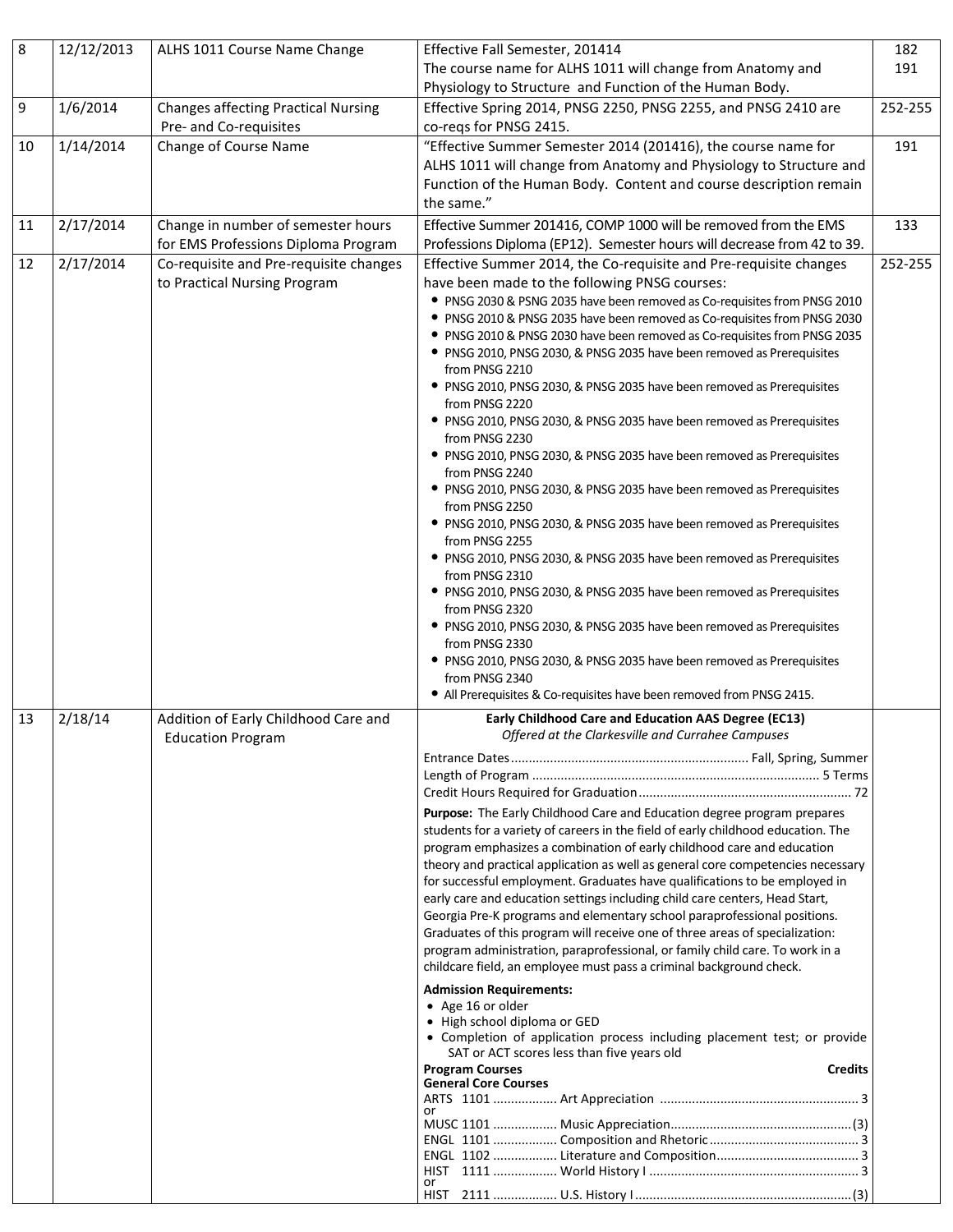| 13 | 2/18/14 | Addition of Early Childhood Care and |                                                                                                                                                            |
|----|---------|--------------------------------------|------------------------------------------------------------------------------------------------------------------------------------------------------------|
|    |         | <b>Education Program</b>             |                                                                                                                                                            |
|    |         |                                      | <b>Occupational Courses</b>                                                                                                                                |
|    |         |                                      |                                                                                                                                                            |
|    |         |                                      |                                                                                                                                                            |
|    |         |                                      |                                                                                                                                                            |
|    |         |                                      |                                                                                                                                                            |
|    |         |                                      |                                                                                                                                                            |
|    |         |                                      |                                                                                                                                                            |
|    |         |                                      | ECCE 1121  Early Childhood Care and Education Practicum  3                                                                                                 |
|    |         |                                      |                                                                                                                                                            |
|    |         |                                      |                                                                                                                                                            |
|    |         |                                      |                                                                                                                                                            |
|    |         |                                      | ECCE 2203  Guidance and Classroom Management 3                                                                                                             |
|    |         |                                      | ECCE 2240  Early Childhood Care and Education Internship  12                                                                                               |
|    |         |                                      |                                                                                                                                                            |
|    |         |                                      | Choose one of the following specializations<br><b>Program Administration</b>                                                                               |
|    |         |                                      | ECCE 2320  Program Administration and Facility Management 3                                                                                                |
|    |         |                                      |                                                                                                                                                            |
|    |         |                                      |                                                                                                                                                            |
|    |         |                                      | Paraprofessional<br>ECCE 2310  Paraprofessional Methods and Materials (3)                                                                                  |
|    |         |                                      | ECCE 2312  Paraprofessional Role and Practices(3)                                                                                                          |
|    |         |                                      | <b>Family Child Care</b>                                                                                                                                   |
|    |         |                                      | ECCE 2340  Family Child Care Program Management (3)                                                                                                        |
|    |         |                                      | ECCE 2342  Family Child Care Business Management (3)                                                                                                       |
|    |         |                                      | Estimated cost of books and supplies for full program is approximately \$2,000.                                                                            |
| 13 | 2/18/14 | Addition of Early Childhood Care and | Early Childhood Care and Education Diploma (ECC2)                                                                                                          |
|    |         | <b>Education Program</b>             | Offered at the Clarkesville and Currahee Campuses                                                                                                          |
|    |         |                                      |                                                                                                                                                            |
|    |         |                                      |                                                                                                                                                            |
|    |         |                                      |                                                                                                                                                            |
|    |         |                                      |                                                                                                                                                            |
|    |         |                                      | Purpose: The Early Childhood Care and Education diploma program prepares                                                                                   |
|    |         |                                      | students for a variety of careers in the field of early childhood education. The<br>program emphasizes a combination of early childhood care and education |
|    |         |                                      | theory and practical application as well as general core competencies                                                                                      |
|    |         |                                      | necessary for successful employment. Graduates have qualifications to be                                                                                   |
|    |         |                                      | employed in early care and education settings including child care centers                                                                                 |
|    |         |                                      | and Head Start. To work in a childcare field, an employee must pass a criminal                                                                             |
|    |         |                                      | background check.                                                                                                                                          |
|    |         |                                      | <b>Admission Requirements:</b>                                                                                                                             |
|    |         |                                      | • Age 16 or older                                                                                                                                          |
|    |         |                                      | • High school diploma or GED                                                                                                                               |
|    |         |                                      | • Completion of application process including placement test; or provide                                                                                   |
|    |         |                                      | SAT or ACT scores less than five years old                                                                                                                 |
|    |         |                                      | <b>Program Courses</b><br><b>Credits</b>                                                                                                                   |
|    |         |                                      |                                                                                                                                                            |
|    |         |                                      |                                                                                                                                                            |
|    |         |                                      |                                                                                                                                                            |
|    |         |                                      |                                                                                                                                                            |
|    |         |                                      |                                                                                                                                                            |
|    |         |                                      |                                                                                                                                                            |
|    |         |                                      |                                                                                                                                                            |
|    |         |                                      |                                                                                                                                                            |
|    |         |                                      | ECCE 1121  Early Childhood Care and Education Practicum  3                                                                                                 |
|    |         |                                      |                                                                                                                                                            |
|    |         |                                      |                                                                                                                                                            |
|    |         |                                      |                                                                                                                                                            |
|    |         |                                      | ECCE 2203  Guidance and Classroom Management 3                                                                                                             |
|    |         |                                      | ECCE 2240  Early Childhood Care and Education Internship  12                                                                                               |
|    |         |                                      | Estimated cost of books and supplies for full program is approximately \$1,800.                                                                            |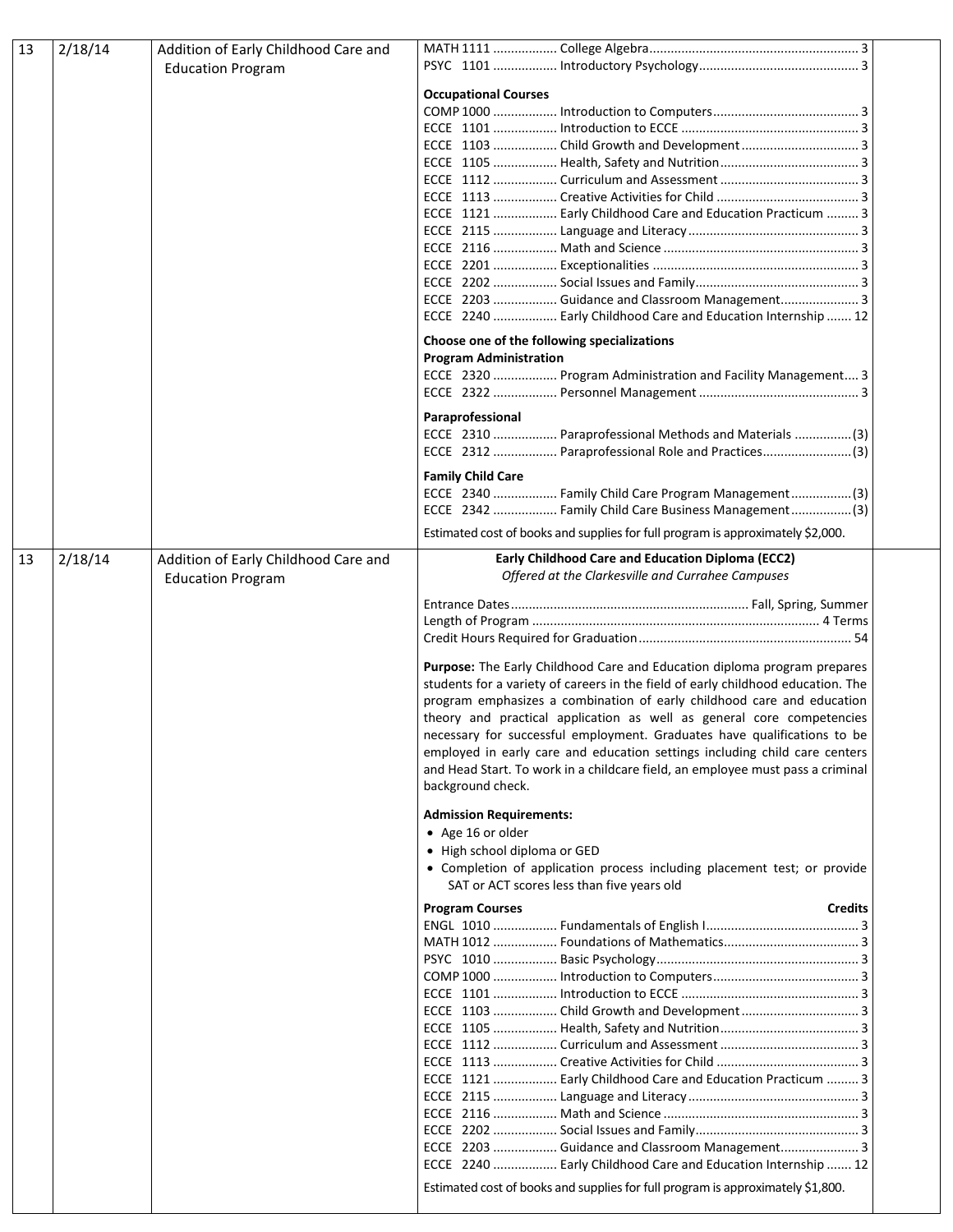| 13 | 2/18/14 | Addition of Early Childhood Care and<br><b>Education Program</b> | Early Childhood Program Administration TCC (ECPI)<br>Offered at the Clarkesville and Currahee Campuses                                                       |     |
|----|---------|------------------------------------------------------------------|--------------------------------------------------------------------------------------------------------------------------------------------------------------|-----|
|    |         |                                                                  |                                                                                                                                                              |     |
|    |         |                                                                  |                                                                                                                                                              |     |
|    |         |                                                                  |                                                                                                                                                              |     |
|    |         |                                                                  | Purpose: The Early Childhood Program Administration certificate program                                                                                      |     |
|    |         |                                                                  | prepares students for a job as manager of a childcare learning center or a                                                                                   |     |
|    |         |                                                                  | group day care center. The program emphasizes child growth and                                                                                               |     |
|    |         |                                                                  | development and management and administration issues involved in                                                                                             |     |
|    |         |                                                                  | managing a child care center. Graduates have qualifications to be employed<br>in early care and education settings including child care centers, Head Start, |     |
|    |         |                                                                  | and Georgia Pre-K programs. To work in a childcare field, an employee must                                                                                   |     |
|    |         |                                                                  | pass a criminal background check.                                                                                                                            |     |
|    |         |                                                                  | <b>Admission Requirements:</b>                                                                                                                               |     |
|    |         |                                                                  | • Age 18 or older                                                                                                                                            |     |
|    |         |                                                                  | • High school diploma or GED                                                                                                                                 |     |
|    |         |                                                                  | • Completion of application process including placement test; or provide<br>SAT or ACT scores less than five years old                                       |     |
|    |         |                                                                  | <b>Program Courses</b><br><b>Credits</b>                                                                                                                     |     |
|    |         |                                                                  | ECCE 2320  Program Admin & Facility Management  3                                                                                                            |     |
|    |         |                                                                  |                                                                                                                                                              |     |
|    |         |                                                                  | Estimated cost of books and supplies for full program is approximately \$500.                                                                                |     |
| 13 | 2/18/14 | Addition of Early Childhood Care and<br><b>Education Program</b> | Early Childhood Care and Education Basics TCC (EC3I)<br>Offered at the Clarkesville and Currahee Campuses                                                    |     |
|    |         |                                                                  |                                                                                                                                                              |     |
|    |         |                                                                  |                                                                                                                                                              |     |
|    |         |                                                                  |                                                                                                                                                              |     |
|    |         |                                                                  | Purpose: The Early Childhood Care and Education Basics certificate program                                                                                   |     |
|    |         |                                                                  | provides students an introductory course to the ECCE field, a child growth                                                                                   |     |
|    |         |                                                                  | and development course, and health, safety, and nutrition course. Graduates                                                                                  |     |
|    |         |                                                                  | have qualifications to be employed in early care and education settings                                                                                      |     |
|    |         |                                                                  | including child care centers, Head Start, and Georgia Pre-K programs. Bright                                                                                 |     |
|    |         |                                                                  | from the Start (BFTS), the regulatory agency in Georgia, requires the basic<br>knowledge included in this TCC for a person to be a lead teacher in a child   |     |
|    |         |                                                                  | care center and family day care center. To work in a childcare field, an                                                                                     |     |
|    |         |                                                                  | employee must pass a criminal background check.                                                                                                              |     |
|    |         |                                                                  | <b>Admission Requirements:</b>                                                                                                                               |     |
|    |         |                                                                  | • Age 16 or older                                                                                                                                            |     |
|    |         |                                                                  | • High school diploma or GED<br>• Completion of application process including placement test; or provide                                                     |     |
|    |         |                                                                  | SAT or ACT scores less than five years old                                                                                                                   |     |
|    |         |                                                                  | <b>Program Courses</b><br><b>Credits</b>                                                                                                                     |     |
|    |         |                                                                  | ECCE 1101 Introduction to Early Childhood Care and Education  3                                                                                              |     |
|    |         |                                                                  |                                                                                                                                                              |     |
|    |         |                                                                  | Estimated cost of books and supplies for full program is approximately \$500.                                                                                |     |
| 14 | 2/18/14 | Addition of program descriptions for                             | ECCE 1121 - EARLY CHILDHOOD CARE AND EDUCATION PRACTICUM                                                                                                     | 219 |
|    |         | Early Childhood Care and Education                               | $(1-6-3)$                                                                                                                                                    |     |
|    |         |                                                                  | Co-requisite: ECCE 1105                                                                                                                                      |     |
|    |         |                                                                  | Provides the student with the opportunity to gain a supervised                                                                                               |     |
|    |         |                                                                  | experience in a practicum placement site allowing demonstration of                                                                                           |     |
|    |         |                                                                  | techniques obtained from course work. Practicum topics include                                                                                               |     |
|    |         |                                                                  | promoting child development and learning; building family and                                                                                                |     |
|    |         |                                                                  | community relationships; observing, documenting, and assessing to                                                                                            |     |
|    |         |                                                                  | support young children and families; teaching and learning; becoming                                                                                         |     |
|    |         |                                                                  | a professional; and guidance techniques and classroom management.                                                                                            |     |
|    |         |                                                                  |                                                                                                                                                              |     |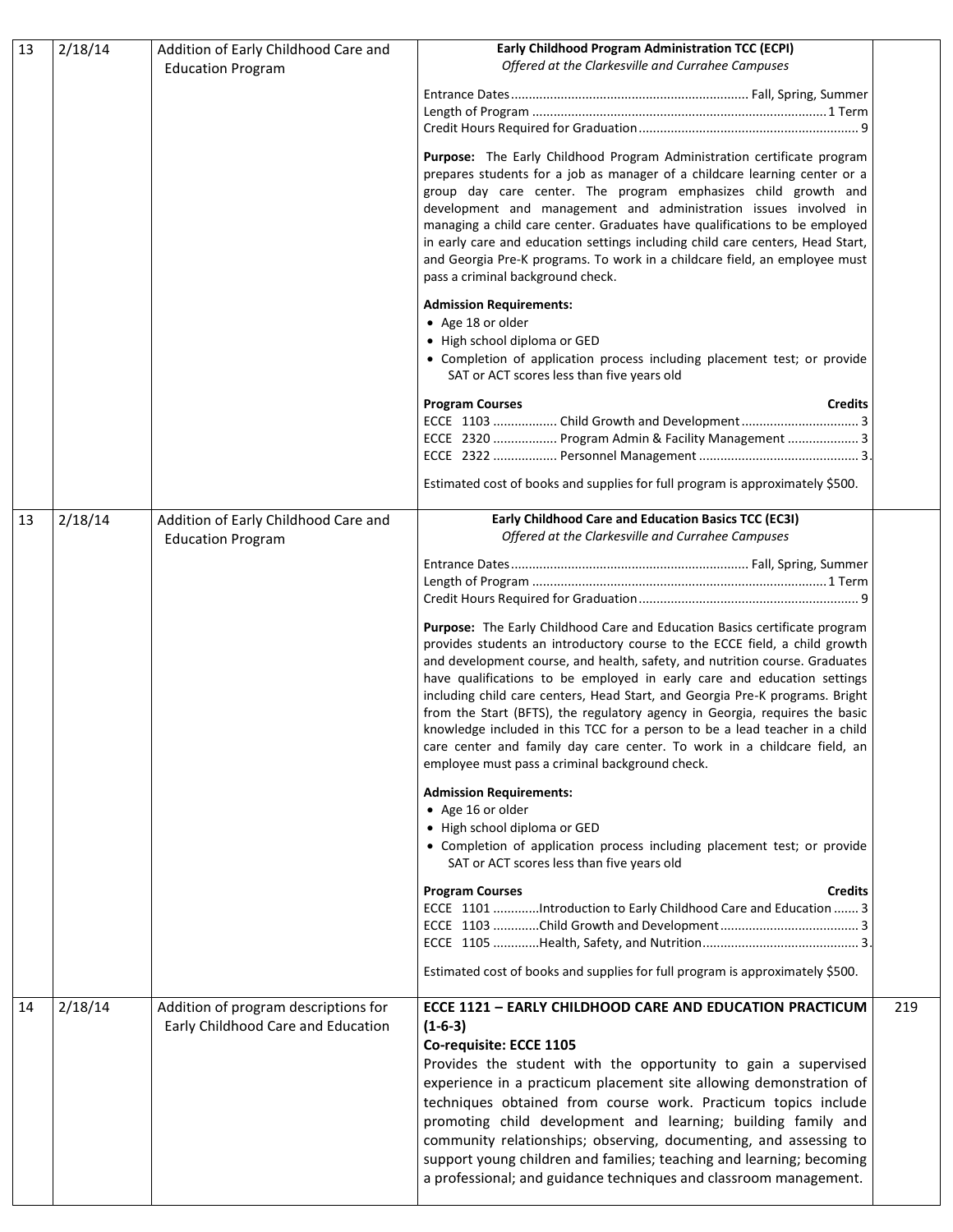| Early Childhood Care and Education<br><b>Pre-requisite: All Required</b><br>Enables the student to value the complex characteristics of children's<br>families and communities and to develop culturally responsive practices<br>which will support family partnerships. Students use their understanding<br>to build reciprocal relationships which promote children's development<br>and learning. Students are introduced to local programs and agencies<br>that offer services to children and families within the community. Topics<br>include professional responsibilities, family/social issues, community<br>resources, family education and support, teacher-family communication,<br>community partnerships, social diversity and anti-bias concerns,<br>successful transitions, and school-family activities.<br>ECCE 2203-GUIDANCE AND CLASSROOM MANAGEMENT (3-0-3)<br>Co-requisite: ECCE 1103<br>Examines effective guidance practices in group settings based upon<br>the application of theoretical models of child development and of<br>developmentally appropriate practices. Focus will be given to<br>individual, family, and cultural diversity. Topics will include<br>developmentally appropriate child guidance (birth through 12);<br>effective classroom management, including preventive<br>and<br>interventive techniques; understanding challenging behaviors; and<br>implementing guidance plans.<br>ECCE 2240-EARLY CHILDHOOD CARE AND EDUCATION INTERNSHIP<br>$(0-36-12)$<br>Pre-requisites: ECCE 1101, ECCE 1103<br>Co-requisite: ECCE 1105<br>Provides the student with the opportunity to gain a supervised<br>experience in an actual or simulated work site allowing<br>demonstration of techniques obtained from course work. Practicum<br>topics include promoting child development and learning; building<br>family and community relationships; observing, documenting, and<br>assessing to support young children and families; teaching and<br>learning; becoming a professional; and guidance techniques and<br>classroom management.<br>ECCE 2310 - PARAPROFESSIONAL METHODS AND MATERIALS (3-0-3)<br>Co-requisites: ECCE 1103<br>Develops the instructional skills to enable the student to work as a<br>paraprofessional in a program for kindergarten through elementary<br>age children. Topics include assessment and curriculum, instructional<br>techniques, and methods for instruction in a learning environment.<br>ECCE 2312 - PARAPROFESSIONAL ROLES AND PRACTICES (3-0-3)<br>Co-requisites: ECCE 1103<br>Develops skills to enable the student to work as a paraprofessional in<br>a program for kindergarten through elementary aged children<br><b>ECCE</b><br>2320-PROGRAM<br><b>ADMINISTRATION</b><br><b>FACILITY</b><br><b>AND</b><br><b>MANAGEMENT (3-0-3)</b><br>Provides training in planning, implementation, and maintenance of an<br>effective early childhood program and facility. Topic include<br>organization, mission, philosophy, goals of a program; types of<br>programs; laws, rules, regulations, accreditation, and program<br>evaluation; needs assessment; administrative roles and board of<br>directors; anti-bias program development; child development and<br>developmentally appropriate practices; marketing, public and<br>community relations, grouping, enrollment and retention; working<br>with families; professionalism and work ethics; space management; | 14 | 2/18/14 | Addition of program descriptions for | ECCE 2202 - SOCIAL ISSUES AND FAMILY INVOLVEMENT (3-0-3) | 219 |
|---------------------------------------------------------------------------------------------------------------------------------------------------------------------------------------------------------------------------------------------------------------------------------------------------------------------------------------------------------------------------------------------------------------------------------------------------------------------------------------------------------------------------------------------------------------------------------------------------------------------------------------------------------------------------------------------------------------------------------------------------------------------------------------------------------------------------------------------------------------------------------------------------------------------------------------------------------------------------------------------------------------------------------------------------------------------------------------------------------------------------------------------------------------------------------------------------------------------------------------------------------------------------------------------------------------------------------------------------------------------------------------------------------------------------------------------------------------------------------------------------------------------------------------------------------------------------------------------------------------------------------------------------------------------------------------------------------------------------------------------------------------------------------------------------------------------------------------------------------------------------------------------------------------------------------------------------------------------------------------------------------------------------------------------------------------------------------------------------------------------------------------------------------------------------------------------------------------------------------------------------------------------------------------------------------------------------------------------------------------------------------------------------------------------------------------------------------------------------------------------------------------------------------------------------------------------------------------------------------------------------------------------------------------------------------------------------------------------------------------------------------------------------------------------------------------------------------------------------------------------------------------------------------------------------------------------------------------------------------------------------------------------------------------------------------------------------------------------------------------------------------------------------------------------------------------------------------------------------------------------------------------------------------------------------------------------------------------------------------------------------------------------------------------------------------------------------------------|----|---------|--------------------------------------|----------------------------------------------------------|-----|
|                                                                                                                                                                                                                                                                                                                                                                                                                                                                                                                                                                                                                                                                                                                                                                                                                                                                                                                                                                                                                                                                                                                                                                                                                                                                                                                                                                                                                                                                                                                                                                                                                                                                                                                                                                                                                                                                                                                                                                                                                                                                                                                                                                                                                                                                                                                                                                                                                                                                                                                                                                                                                                                                                                                                                                                                                                                                                                                                                                                                                                                                                                                                                                                                                                                                                                                                                                                                                                                               |    |         |                                      |                                                          |     |
|                                                                                                                                                                                                                                                                                                                                                                                                                                                                                                                                                                                                                                                                                                                                                                                                                                                                                                                                                                                                                                                                                                                                                                                                                                                                                                                                                                                                                                                                                                                                                                                                                                                                                                                                                                                                                                                                                                                                                                                                                                                                                                                                                                                                                                                                                                                                                                                                                                                                                                                                                                                                                                                                                                                                                                                                                                                                                                                                                                                                                                                                                                                                                                                                                                                                                                                                                                                                                                                               |    |         |                                      |                                                          |     |
|                                                                                                                                                                                                                                                                                                                                                                                                                                                                                                                                                                                                                                                                                                                                                                                                                                                                                                                                                                                                                                                                                                                                                                                                                                                                                                                                                                                                                                                                                                                                                                                                                                                                                                                                                                                                                                                                                                                                                                                                                                                                                                                                                                                                                                                                                                                                                                                                                                                                                                                                                                                                                                                                                                                                                                                                                                                                                                                                                                                                                                                                                                                                                                                                                                                                                                                                                                                                                                                               |    |         |                                      |                                                          |     |
|                                                                                                                                                                                                                                                                                                                                                                                                                                                                                                                                                                                                                                                                                                                                                                                                                                                                                                                                                                                                                                                                                                                                                                                                                                                                                                                                                                                                                                                                                                                                                                                                                                                                                                                                                                                                                                                                                                                                                                                                                                                                                                                                                                                                                                                                                                                                                                                                                                                                                                                                                                                                                                                                                                                                                                                                                                                                                                                                                                                                                                                                                                                                                                                                                                                                                                                                                                                                                                                               |    |         |                                      |                                                          |     |
|                                                                                                                                                                                                                                                                                                                                                                                                                                                                                                                                                                                                                                                                                                                                                                                                                                                                                                                                                                                                                                                                                                                                                                                                                                                                                                                                                                                                                                                                                                                                                                                                                                                                                                                                                                                                                                                                                                                                                                                                                                                                                                                                                                                                                                                                                                                                                                                                                                                                                                                                                                                                                                                                                                                                                                                                                                                                                                                                                                                                                                                                                                                                                                                                                                                                                                                                                                                                                                                               |    |         |                                      |                                                          |     |
|                                                                                                                                                                                                                                                                                                                                                                                                                                                                                                                                                                                                                                                                                                                                                                                                                                                                                                                                                                                                                                                                                                                                                                                                                                                                                                                                                                                                                                                                                                                                                                                                                                                                                                                                                                                                                                                                                                                                                                                                                                                                                                                                                                                                                                                                                                                                                                                                                                                                                                                                                                                                                                                                                                                                                                                                                                                                                                                                                                                                                                                                                                                                                                                                                                                                                                                                                                                                                                                               |    |         |                                      |                                                          |     |
|                                                                                                                                                                                                                                                                                                                                                                                                                                                                                                                                                                                                                                                                                                                                                                                                                                                                                                                                                                                                                                                                                                                                                                                                                                                                                                                                                                                                                                                                                                                                                                                                                                                                                                                                                                                                                                                                                                                                                                                                                                                                                                                                                                                                                                                                                                                                                                                                                                                                                                                                                                                                                                                                                                                                                                                                                                                                                                                                                                                                                                                                                                                                                                                                                                                                                                                                                                                                                                                               |    |         |                                      |                                                          |     |
|                                                                                                                                                                                                                                                                                                                                                                                                                                                                                                                                                                                                                                                                                                                                                                                                                                                                                                                                                                                                                                                                                                                                                                                                                                                                                                                                                                                                                                                                                                                                                                                                                                                                                                                                                                                                                                                                                                                                                                                                                                                                                                                                                                                                                                                                                                                                                                                                                                                                                                                                                                                                                                                                                                                                                                                                                                                                                                                                                                                                                                                                                                                                                                                                                                                                                                                                                                                                                                                               |    |         |                                      |                                                          |     |
|                                                                                                                                                                                                                                                                                                                                                                                                                                                                                                                                                                                                                                                                                                                                                                                                                                                                                                                                                                                                                                                                                                                                                                                                                                                                                                                                                                                                                                                                                                                                                                                                                                                                                                                                                                                                                                                                                                                                                                                                                                                                                                                                                                                                                                                                                                                                                                                                                                                                                                                                                                                                                                                                                                                                                                                                                                                                                                                                                                                                                                                                                                                                                                                                                                                                                                                                                                                                                                                               |    |         |                                      |                                                          |     |
|                                                                                                                                                                                                                                                                                                                                                                                                                                                                                                                                                                                                                                                                                                                                                                                                                                                                                                                                                                                                                                                                                                                                                                                                                                                                                                                                                                                                                                                                                                                                                                                                                                                                                                                                                                                                                                                                                                                                                                                                                                                                                                                                                                                                                                                                                                                                                                                                                                                                                                                                                                                                                                                                                                                                                                                                                                                                                                                                                                                                                                                                                                                                                                                                                                                                                                                                                                                                                                                               |    |         |                                      |                                                          |     |
|                                                                                                                                                                                                                                                                                                                                                                                                                                                                                                                                                                                                                                                                                                                                                                                                                                                                                                                                                                                                                                                                                                                                                                                                                                                                                                                                                                                                                                                                                                                                                                                                                                                                                                                                                                                                                                                                                                                                                                                                                                                                                                                                                                                                                                                                                                                                                                                                                                                                                                                                                                                                                                                                                                                                                                                                                                                                                                                                                                                                                                                                                                                                                                                                                                                                                                                                                                                                                                                               |    |         |                                      |                                                          |     |
|                                                                                                                                                                                                                                                                                                                                                                                                                                                                                                                                                                                                                                                                                                                                                                                                                                                                                                                                                                                                                                                                                                                                                                                                                                                                                                                                                                                                                                                                                                                                                                                                                                                                                                                                                                                                                                                                                                                                                                                                                                                                                                                                                                                                                                                                                                                                                                                                                                                                                                                                                                                                                                                                                                                                                                                                                                                                                                                                                                                                                                                                                                                                                                                                                                                                                                                                                                                                                                                               |    |         |                                      |                                                          |     |
|                                                                                                                                                                                                                                                                                                                                                                                                                                                                                                                                                                                                                                                                                                                                                                                                                                                                                                                                                                                                                                                                                                                                                                                                                                                                                                                                                                                                                                                                                                                                                                                                                                                                                                                                                                                                                                                                                                                                                                                                                                                                                                                                                                                                                                                                                                                                                                                                                                                                                                                                                                                                                                                                                                                                                                                                                                                                                                                                                                                                                                                                                                                                                                                                                                                                                                                                                                                                                                                               |    |         |                                      |                                                          |     |
|                                                                                                                                                                                                                                                                                                                                                                                                                                                                                                                                                                                                                                                                                                                                                                                                                                                                                                                                                                                                                                                                                                                                                                                                                                                                                                                                                                                                                                                                                                                                                                                                                                                                                                                                                                                                                                                                                                                                                                                                                                                                                                                                                                                                                                                                                                                                                                                                                                                                                                                                                                                                                                                                                                                                                                                                                                                                                                                                                                                                                                                                                                                                                                                                                                                                                                                                                                                                                                                               |    |         |                                      |                                                          |     |
|                                                                                                                                                                                                                                                                                                                                                                                                                                                                                                                                                                                                                                                                                                                                                                                                                                                                                                                                                                                                                                                                                                                                                                                                                                                                                                                                                                                                                                                                                                                                                                                                                                                                                                                                                                                                                                                                                                                                                                                                                                                                                                                                                                                                                                                                                                                                                                                                                                                                                                                                                                                                                                                                                                                                                                                                                                                                                                                                                                                                                                                                                                                                                                                                                                                                                                                                                                                                                                                               |    |         |                                      |                                                          |     |
|                                                                                                                                                                                                                                                                                                                                                                                                                                                                                                                                                                                                                                                                                                                                                                                                                                                                                                                                                                                                                                                                                                                                                                                                                                                                                                                                                                                                                                                                                                                                                                                                                                                                                                                                                                                                                                                                                                                                                                                                                                                                                                                                                                                                                                                                                                                                                                                                                                                                                                                                                                                                                                                                                                                                                                                                                                                                                                                                                                                                                                                                                                                                                                                                                                                                                                                                                                                                                                                               |    |         |                                      |                                                          |     |
|                                                                                                                                                                                                                                                                                                                                                                                                                                                                                                                                                                                                                                                                                                                                                                                                                                                                                                                                                                                                                                                                                                                                                                                                                                                                                                                                                                                                                                                                                                                                                                                                                                                                                                                                                                                                                                                                                                                                                                                                                                                                                                                                                                                                                                                                                                                                                                                                                                                                                                                                                                                                                                                                                                                                                                                                                                                                                                                                                                                                                                                                                                                                                                                                                                                                                                                                                                                                                                                               |    |         |                                      |                                                          |     |
|                                                                                                                                                                                                                                                                                                                                                                                                                                                                                                                                                                                                                                                                                                                                                                                                                                                                                                                                                                                                                                                                                                                                                                                                                                                                                                                                                                                                                                                                                                                                                                                                                                                                                                                                                                                                                                                                                                                                                                                                                                                                                                                                                                                                                                                                                                                                                                                                                                                                                                                                                                                                                                                                                                                                                                                                                                                                                                                                                                                                                                                                                                                                                                                                                                                                                                                                                                                                                                                               |    |         |                                      |                                                          |     |
|                                                                                                                                                                                                                                                                                                                                                                                                                                                                                                                                                                                                                                                                                                                                                                                                                                                                                                                                                                                                                                                                                                                                                                                                                                                                                                                                                                                                                                                                                                                                                                                                                                                                                                                                                                                                                                                                                                                                                                                                                                                                                                                                                                                                                                                                                                                                                                                                                                                                                                                                                                                                                                                                                                                                                                                                                                                                                                                                                                                                                                                                                                                                                                                                                                                                                                                                                                                                                                                               |    |         |                                      |                                                          |     |
|                                                                                                                                                                                                                                                                                                                                                                                                                                                                                                                                                                                                                                                                                                                                                                                                                                                                                                                                                                                                                                                                                                                                                                                                                                                                                                                                                                                                                                                                                                                                                                                                                                                                                                                                                                                                                                                                                                                                                                                                                                                                                                                                                                                                                                                                                                                                                                                                                                                                                                                                                                                                                                                                                                                                                                                                                                                                                                                                                                                                                                                                                                                                                                                                                                                                                                                                                                                                                                                               |    |         |                                      |                                                          |     |
|                                                                                                                                                                                                                                                                                                                                                                                                                                                                                                                                                                                                                                                                                                                                                                                                                                                                                                                                                                                                                                                                                                                                                                                                                                                                                                                                                                                                                                                                                                                                                                                                                                                                                                                                                                                                                                                                                                                                                                                                                                                                                                                                                                                                                                                                                                                                                                                                                                                                                                                                                                                                                                                                                                                                                                                                                                                                                                                                                                                                                                                                                                                                                                                                                                                                                                                                                                                                                                                               |    |         |                                      |                                                          |     |
|                                                                                                                                                                                                                                                                                                                                                                                                                                                                                                                                                                                                                                                                                                                                                                                                                                                                                                                                                                                                                                                                                                                                                                                                                                                                                                                                                                                                                                                                                                                                                                                                                                                                                                                                                                                                                                                                                                                                                                                                                                                                                                                                                                                                                                                                                                                                                                                                                                                                                                                                                                                                                                                                                                                                                                                                                                                                                                                                                                                                                                                                                                                                                                                                                                                                                                                                                                                                                                                               |    |         |                                      |                                                          |     |
|                                                                                                                                                                                                                                                                                                                                                                                                                                                                                                                                                                                                                                                                                                                                                                                                                                                                                                                                                                                                                                                                                                                                                                                                                                                                                                                                                                                                                                                                                                                                                                                                                                                                                                                                                                                                                                                                                                                                                                                                                                                                                                                                                                                                                                                                                                                                                                                                                                                                                                                                                                                                                                                                                                                                                                                                                                                                                                                                                                                                                                                                                                                                                                                                                                                                                                                                                                                                                                                               |    |         |                                      |                                                          |     |
|                                                                                                                                                                                                                                                                                                                                                                                                                                                                                                                                                                                                                                                                                                                                                                                                                                                                                                                                                                                                                                                                                                                                                                                                                                                                                                                                                                                                                                                                                                                                                                                                                                                                                                                                                                                                                                                                                                                                                                                                                                                                                                                                                                                                                                                                                                                                                                                                                                                                                                                                                                                                                                                                                                                                                                                                                                                                                                                                                                                                                                                                                                                                                                                                                                                                                                                                                                                                                                                               |    |         |                                      |                                                          |     |
|                                                                                                                                                                                                                                                                                                                                                                                                                                                                                                                                                                                                                                                                                                                                                                                                                                                                                                                                                                                                                                                                                                                                                                                                                                                                                                                                                                                                                                                                                                                                                                                                                                                                                                                                                                                                                                                                                                                                                                                                                                                                                                                                                                                                                                                                                                                                                                                                                                                                                                                                                                                                                                                                                                                                                                                                                                                                                                                                                                                                                                                                                                                                                                                                                                                                                                                                                                                                                                                               |    |         |                                      |                                                          |     |
|                                                                                                                                                                                                                                                                                                                                                                                                                                                                                                                                                                                                                                                                                                                                                                                                                                                                                                                                                                                                                                                                                                                                                                                                                                                                                                                                                                                                                                                                                                                                                                                                                                                                                                                                                                                                                                                                                                                                                                                                                                                                                                                                                                                                                                                                                                                                                                                                                                                                                                                                                                                                                                                                                                                                                                                                                                                                                                                                                                                                                                                                                                                                                                                                                                                                                                                                                                                                                                                               |    |         |                                      |                                                          |     |
|                                                                                                                                                                                                                                                                                                                                                                                                                                                                                                                                                                                                                                                                                                                                                                                                                                                                                                                                                                                                                                                                                                                                                                                                                                                                                                                                                                                                                                                                                                                                                                                                                                                                                                                                                                                                                                                                                                                                                                                                                                                                                                                                                                                                                                                                                                                                                                                                                                                                                                                                                                                                                                                                                                                                                                                                                                                                                                                                                                                                                                                                                                                                                                                                                                                                                                                                                                                                                                                               |    |         |                                      |                                                          |     |
|                                                                                                                                                                                                                                                                                                                                                                                                                                                                                                                                                                                                                                                                                                                                                                                                                                                                                                                                                                                                                                                                                                                                                                                                                                                                                                                                                                                                                                                                                                                                                                                                                                                                                                                                                                                                                                                                                                                                                                                                                                                                                                                                                                                                                                                                                                                                                                                                                                                                                                                                                                                                                                                                                                                                                                                                                                                                                                                                                                                                                                                                                                                                                                                                                                                                                                                                                                                                                                                               |    |         |                                      |                                                          |     |
|                                                                                                                                                                                                                                                                                                                                                                                                                                                                                                                                                                                                                                                                                                                                                                                                                                                                                                                                                                                                                                                                                                                                                                                                                                                                                                                                                                                                                                                                                                                                                                                                                                                                                                                                                                                                                                                                                                                                                                                                                                                                                                                                                                                                                                                                                                                                                                                                                                                                                                                                                                                                                                                                                                                                                                                                                                                                                                                                                                                                                                                                                                                                                                                                                                                                                                                                                                                                                                                               |    |         |                                      |                                                          |     |
|                                                                                                                                                                                                                                                                                                                                                                                                                                                                                                                                                                                                                                                                                                                                                                                                                                                                                                                                                                                                                                                                                                                                                                                                                                                                                                                                                                                                                                                                                                                                                                                                                                                                                                                                                                                                                                                                                                                                                                                                                                                                                                                                                                                                                                                                                                                                                                                                                                                                                                                                                                                                                                                                                                                                                                                                                                                                                                                                                                                                                                                                                                                                                                                                                                                                                                                                                                                                                                                               |    |         |                                      |                                                          |     |
|                                                                                                                                                                                                                                                                                                                                                                                                                                                                                                                                                                                                                                                                                                                                                                                                                                                                                                                                                                                                                                                                                                                                                                                                                                                                                                                                                                                                                                                                                                                                                                                                                                                                                                                                                                                                                                                                                                                                                                                                                                                                                                                                                                                                                                                                                                                                                                                                                                                                                                                                                                                                                                                                                                                                                                                                                                                                                                                                                                                                                                                                                                                                                                                                                                                                                                                                                                                                                                                               |    |         |                                      |                                                          |     |
|                                                                                                                                                                                                                                                                                                                                                                                                                                                                                                                                                                                                                                                                                                                                                                                                                                                                                                                                                                                                                                                                                                                                                                                                                                                                                                                                                                                                                                                                                                                                                                                                                                                                                                                                                                                                                                                                                                                                                                                                                                                                                                                                                                                                                                                                                                                                                                                                                                                                                                                                                                                                                                                                                                                                                                                                                                                                                                                                                                                                                                                                                                                                                                                                                                                                                                                                                                                                                                                               |    |         |                                      |                                                          |     |
|                                                                                                                                                                                                                                                                                                                                                                                                                                                                                                                                                                                                                                                                                                                                                                                                                                                                                                                                                                                                                                                                                                                                                                                                                                                                                                                                                                                                                                                                                                                                                                                                                                                                                                                                                                                                                                                                                                                                                                                                                                                                                                                                                                                                                                                                                                                                                                                                                                                                                                                                                                                                                                                                                                                                                                                                                                                                                                                                                                                                                                                                                                                                                                                                                                                                                                                                                                                                                                                               |    |         |                                      |                                                          |     |
|                                                                                                                                                                                                                                                                                                                                                                                                                                                                                                                                                                                                                                                                                                                                                                                                                                                                                                                                                                                                                                                                                                                                                                                                                                                                                                                                                                                                                                                                                                                                                                                                                                                                                                                                                                                                                                                                                                                                                                                                                                                                                                                                                                                                                                                                                                                                                                                                                                                                                                                                                                                                                                                                                                                                                                                                                                                                                                                                                                                                                                                                                                                                                                                                                                                                                                                                                                                                                                                               |    |         |                                      |                                                          |     |
|                                                                                                                                                                                                                                                                                                                                                                                                                                                                                                                                                                                                                                                                                                                                                                                                                                                                                                                                                                                                                                                                                                                                                                                                                                                                                                                                                                                                                                                                                                                                                                                                                                                                                                                                                                                                                                                                                                                                                                                                                                                                                                                                                                                                                                                                                                                                                                                                                                                                                                                                                                                                                                                                                                                                                                                                                                                                                                                                                                                                                                                                                                                                                                                                                                                                                                                                                                                                                                                               |    |         |                                      |                                                          |     |
|                                                                                                                                                                                                                                                                                                                                                                                                                                                                                                                                                                                                                                                                                                                                                                                                                                                                                                                                                                                                                                                                                                                                                                                                                                                                                                                                                                                                                                                                                                                                                                                                                                                                                                                                                                                                                                                                                                                                                                                                                                                                                                                                                                                                                                                                                                                                                                                                                                                                                                                                                                                                                                                                                                                                                                                                                                                                                                                                                                                                                                                                                                                                                                                                                                                                                                                                                                                                                                                               |    |         |                                      |                                                          |     |
|                                                                                                                                                                                                                                                                                                                                                                                                                                                                                                                                                                                                                                                                                                                                                                                                                                                                                                                                                                                                                                                                                                                                                                                                                                                                                                                                                                                                                                                                                                                                                                                                                                                                                                                                                                                                                                                                                                                                                                                                                                                                                                                                                                                                                                                                                                                                                                                                                                                                                                                                                                                                                                                                                                                                                                                                                                                                                                                                                                                                                                                                                                                                                                                                                                                                                                                                                                                                                                                               |    |         |                                      |                                                          |     |
|                                                                                                                                                                                                                                                                                                                                                                                                                                                                                                                                                                                                                                                                                                                                                                                                                                                                                                                                                                                                                                                                                                                                                                                                                                                                                                                                                                                                                                                                                                                                                                                                                                                                                                                                                                                                                                                                                                                                                                                                                                                                                                                                                                                                                                                                                                                                                                                                                                                                                                                                                                                                                                                                                                                                                                                                                                                                                                                                                                                                                                                                                                                                                                                                                                                                                                                                                                                                                                                               |    |         |                                      |                                                          |     |
|                                                                                                                                                                                                                                                                                                                                                                                                                                                                                                                                                                                                                                                                                                                                                                                                                                                                                                                                                                                                                                                                                                                                                                                                                                                                                                                                                                                                                                                                                                                                                                                                                                                                                                                                                                                                                                                                                                                                                                                                                                                                                                                                                                                                                                                                                                                                                                                                                                                                                                                                                                                                                                                                                                                                                                                                                                                                                                                                                                                                                                                                                                                                                                                                                                                                                                                                                                                                                                                               |    |         |                                      |                                                          |     |
|                                                                                                                                                                                                                                                                                                                                                                                                                                                                                                                                                                                                                                                                                                                                                                                                                                                                                                                                                                                                                                                                                                                                                                                                                                                                                                                                                                                                                                                                                                                                                                                                                                                                                                                                                                                                                                                                                                                                                                                                                                                                                                                                                                                                                                                                                                                                                                                                                                                                                                                                                                                                                                                                                                                                                                                                                                                                                                                                                                                                                                                                                                                                                                                                                                                                                                                                                                                                                                                               |    |         |                                      |                                                          |     |
|                                                                                                                                                                                                                                                                                                                                                                                                                                                                                                                                                                                                                                                                                                                                                                                                                                                                                                                                                                                                                                                                                                                                                                                                                                                                                                                                                                                                                                                                                                                                                                                                                                                                                                                                                                                                                                                                                                                                                                                                                                                                                                                                                                                                                                                                                                                                                                                                                                                                                                                                                                                                                                                                                                                                                                                                                                                                                                                                                                                                                                                                                                                                                                                                                                                                                                                                                                                                                                                               |    |         |                                      |                                                          |     |
|                                                                                                                                                                                                                                                                                                                                                                                                                                                                                                                                                                                                                                                                                                                                                                                                                                                                                                                                                                                                                                                                                                                                                                                                                                                                                                                                                                                                                                                                                                                                                                                                                                                                                                                                                                                                                                                                                                                                                                                                                                                                                                                                                                                                                                                                                                                                                                                                                                                                                                                                                                                                                                                                                                                                                                                                                                                                                                                                                                                                                                                                                                                                                                                                                                                                                                                                                                                                                                                               |    |         |                                      |                                                          |     |
|                                                                                                                                                                                                                                                                                                                                                                                                                                                                                                                                                                                                                                                                                                                                                                                                                                                                                                                                                                                                                                                                                                                                                                                                                                                                                                                                                                                                                                                                                                                                                                                                                                                                                                                                                                                                                                                                                                                                                                                                                                                                                                                                                                                                                                                                                                                                                                                                                                                                                                                                                                                                                                                                                                                                                                                                                                                                                                                                                                                                                                                                                                                                                                                                                                                                                                                                                                                                                                                               |    |         |                                      |                                                          |     |
|                                                                                                                                                                                                                                                                                                                                                                                                                                                                                                                                                                                                                                                                                                                                                                                                                                                                                                                                                                                                                                                                                                                                                                                                                                                                                                                                                                                                                                                                                                                                                                                                                                                                                                                                                                                                                                                                                                                                                                                                                                                                                                                                                                                                                                                                                                                                                                                                                                                                                                                                                                                                                                                                                                                                                                                                                                                                                                                                                                                                                                                                                                                                                                                                                                                                                                                                                                                                                                                               |    |         |                                      |                                                          |     |
|                                                                                                                                                                                                                                                                                                                                                                                                                                                                                                                                                                                                                                                                                                                                                                                                                                                                                                                                                                                                                                                                                                                                                                                                                                                                                                                                                                                                                                                                                                                                                                                                                                                                                                                                                                                                                                                                                                                                                                                                                                                                                                                                                                                                                                                                                                                                                                                                                                                                                                                                                                                                                                                                                                                                                                                                                                                                                                                                                                                                                                                                                                                                                                                                                                                                                                                                                                                                                                                               |    |         |                                      |                                                          |     |
|                                                                                                                                                                                                                                                                                                                                                                                                                                                                                                                                                                                                                                                                                                                                                                                                                                                                                                                                                                                                                                                                                                                                                                                                                                                                                                                                                                                                                                                                                                                                                                                                                                                                                                                                                                                                                                                                                                                                                                                                                                                                                                                                                                                                                                                                                                                                                                                                                                                                                                                                                                                                                                                                                                                                                                                                                                                                                                                                                                                                                                                                                                                                                                                                                                                                                                                                                                                                                                                               |    |         |                                      |                                                          |     |
|                                                                                                                                                                                                                                                                                                                                                                                                                                                                                                                                                                                                                                                                                                                                                                                                                                                                                                                                                                                                                                                                                                                                                                                                                                                                                                                                                                                                                                                                                                                                                                                                                                                                                                                                                                                                                                                                                                                                                                                                                                                                                                                                                                                                                                                                                                                                                                                                                                                                                                                                                                                                                                                                                                                                                                                                                                                                                                                                                                                                                                                                                                                                                                                                                                                                                                                                                                                                                                                               |    |         |                                      |                                                          |     |
| money management; and program, equipment, and supplies                                                                                                                                                                                                                                                                                                                                                                                                                                                                                                                                                                                                                                                                                                                                                                                                                                                                                                                                                                                                                                                                                                                                                                                                                                                                                                                                                                                                                                                                                                                                                                                                                                                                                                                                                                                                                                                                                                                                                                                                                                                                                                                                                                                                                                                                                                                                                                                                                                                                                                                                                                                                                                                                                                                                                                                                                                                                                                                                                                                                                                                                                                                                                                                                                                                                                                                                                                                                        |    |         |                                      |                                                          |     |
| management.                                                                                                                                                                                                                                                                                                                                                                                                                                                                                                                                                                                                                                                                                                                                                                                                                                                                                                                                                                                                                                                                                                                                                                                                                                                                                                                                                                                                                                                                                                                                                                                                                                                                                                                                                                                                                                                                                                                                                                                                                                                                                                                                                                                                                                                                                                                                                                                                                                                                                                                                                                                                                                                                                                                                                                                                                                                                                                                                                                                                                                                                                                                                                                                                                                                                                                                                                                                                                                                   |    |         |                                      |                                                          |     |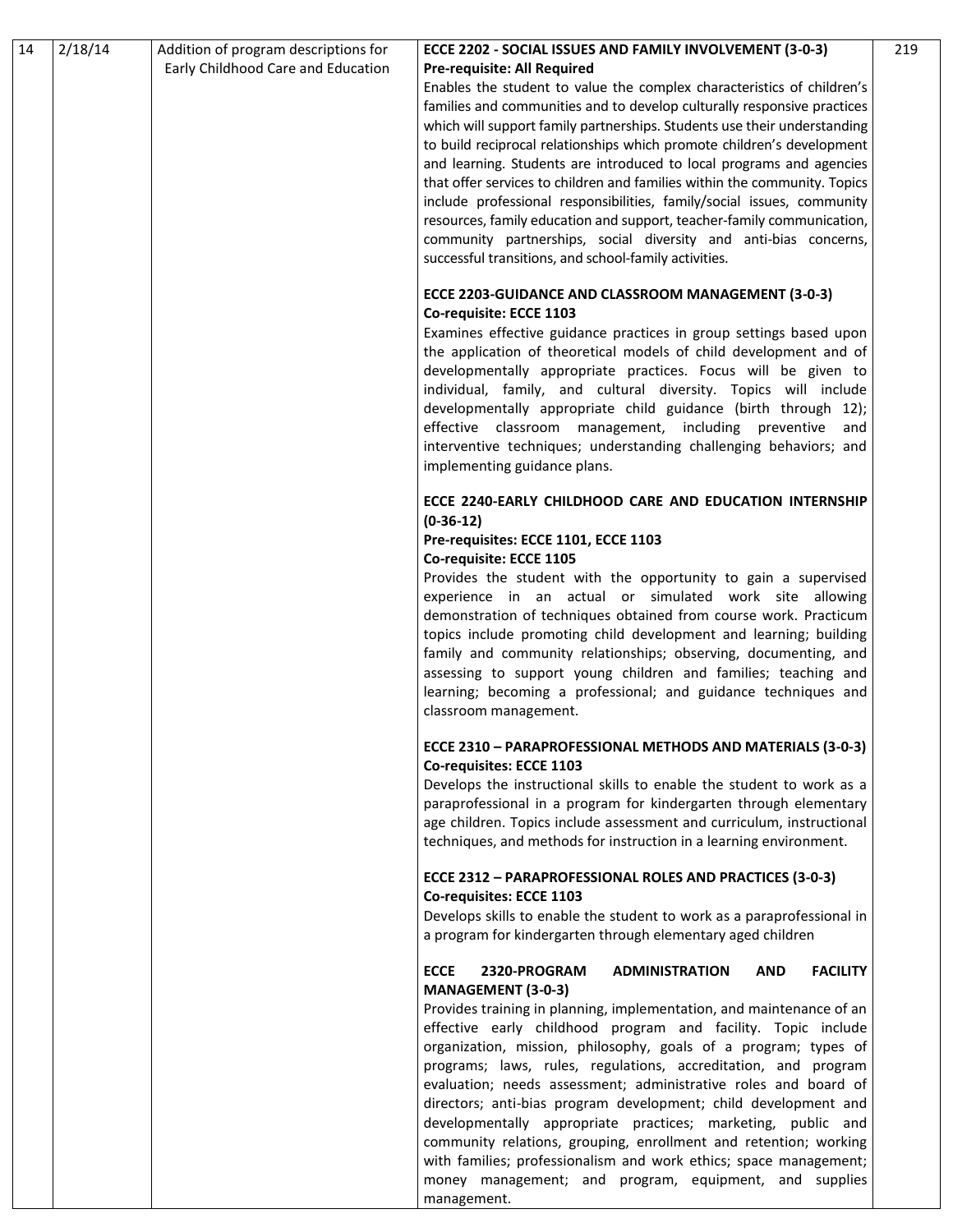| 14 | 2/18/14   | Addition of program descriptions for<br>Early Childhood Care and Education            | ECCE 2322 - PERSONNEL MANAGEMENT (3-0-3)<br>Provides training in early childhood personnel management. Topics<br>include staff records; communication; personnel policies; managing<br>payroll; recruitment, interviewing, selection, hiring, motivating, and<br>firing; staff retention; staff scheduling; staff development; staff                                                                                                                                                                                                                                                                                                         |         |
|----|-----------|---------------------------------------------------------------------------------------|----------------------------------------------------------------------------------------------------------------------------------------------------------------------------------------------------------------------------------------------------------------------------------------------------------------------------------------------------------------------------------------------------------------------------------------------------------------------------------------------------------------------------------------------------------------------------------------------------------------------------------------------|---------|
|    |           |                                                                                       | conflict resolution; staff evaluations;<br>supervision;<br>ethical<br>responsibilities to employees; and time and stress management.                                                                                                                                                                                                                                                                                                                                                                                                                                                                                                         |         |
|    |           |                                                                                       | ECCE 2340 - FAMILY CHILD CARE PROGRAM MANAGEMENT (3-0-3)<br>Pre-requisites: ECCE 1103<br>Provides the guidelines, responsibilities, and appropriate practices<br>needed for successful management of a Family Child Care Home.<br>Provides guidelines and responsibilities for professional business<br>practices associated with the successful establishment and<br>administration of a Family Child Care Home. Topics include business<br>plans, budgeting, taxes, marketing, record keeping, and professional<br>qualifications.                                                                                                         |         |
|    |           |                                                                                       | ECCE 2342 - FAMILY CHILD CARE BUSINESS MANAGEMENT (3-0-3)<br>Provides guidelines and responsibilities for professional business<br>practices associated with the successful establishment and<br>administration of a Family Child Care Home. Topics include: business<br>plans; budgeting; taxes; marketing, record keeping and professional<br>qualifications.                                                                                                                                                                                                                                                                              |         |
| 15 | 2/24/2014 | Health Care Science TCC<br>Curriculum Change                                          | Effective Summer Semester, 201416, COMP 1000 and SOCI 1101 will<br>be removed from the list of required courses in the Nursing<br>Specialization in Health Care Science TCC (HS21). This will change the<br>credit hours to 30-36, depending on which track is taken.                                                                                                                                                                                                                                                                                                                                                                        | 139     |
| 16 | 2/26/2014 | Termination of program -<br>Internet Specialist Web Site Design<br>Diploma and Degree | Effective Summer Semester 201416, Internet Specialist Web Site<br>Design Diploma and Degree programs will be terminated. They will be<br>replaced with a new program: Internet Specialist Web Application<br>Degree (IS43), Internet Specialist Web Application Diploma (IS42) and<br>Internet Specialist Web Application Developer TCC (IB71).                                                                                                                                                                                                                                                                                              | 107-108 |
| 17 | 2/26/2014 | New Program -<br>Internet Specialist Web Application                                  | Effective Summer Semester 201416, new program Internet Specialist<br>Web Application Degree (IS43), Internet Specialist Web Application<br>Diploma (IS42) and Internet Specialist Web Application Developer TCC<br>(IB71) will replace the terminated program Internet Specialist Web<br>Site Design Diploma and Degree.                                                                                                                                                                                                                                                                                                                     | 107-108 |
|    |           |                                                                                       | Internet Specialist-Web Application Development AAS Degree (IS43)<br>Offered at the Clarkesville Campus                                                                                                                                                                                                                                                                                                                                                                                                                                                                                                                                      |         |
|    |           |                                                                                       | <b>Purpose:</b> The Computer Information Systems - Internet Specialist<br>Web Application Development degree program provides students with<br>an understanding of the concepts, principles, and techniques required<br>in computer information processing. Graduates are to be competent in<br>the general areas of humanities or fine arts, social or behavioral<br>sciences, and natural sciences or mathematics, as well as in the<br>technical areas of computer terminology and concepts, program design<br>and development, and computer networking. Program graduates are<br>qualified for employment as E-Commerce web programmers. |         |
|    |           |                                                                                       | <b>Admission Requirements:</b><br>• Age 16 or older<br>• High school diploma or GED<br>• Completion of application process including placement test; or provide<br>SAT or ACT scores less than five years old                                                                                                                                                                                                                                                                                                                                                                                                                                |         |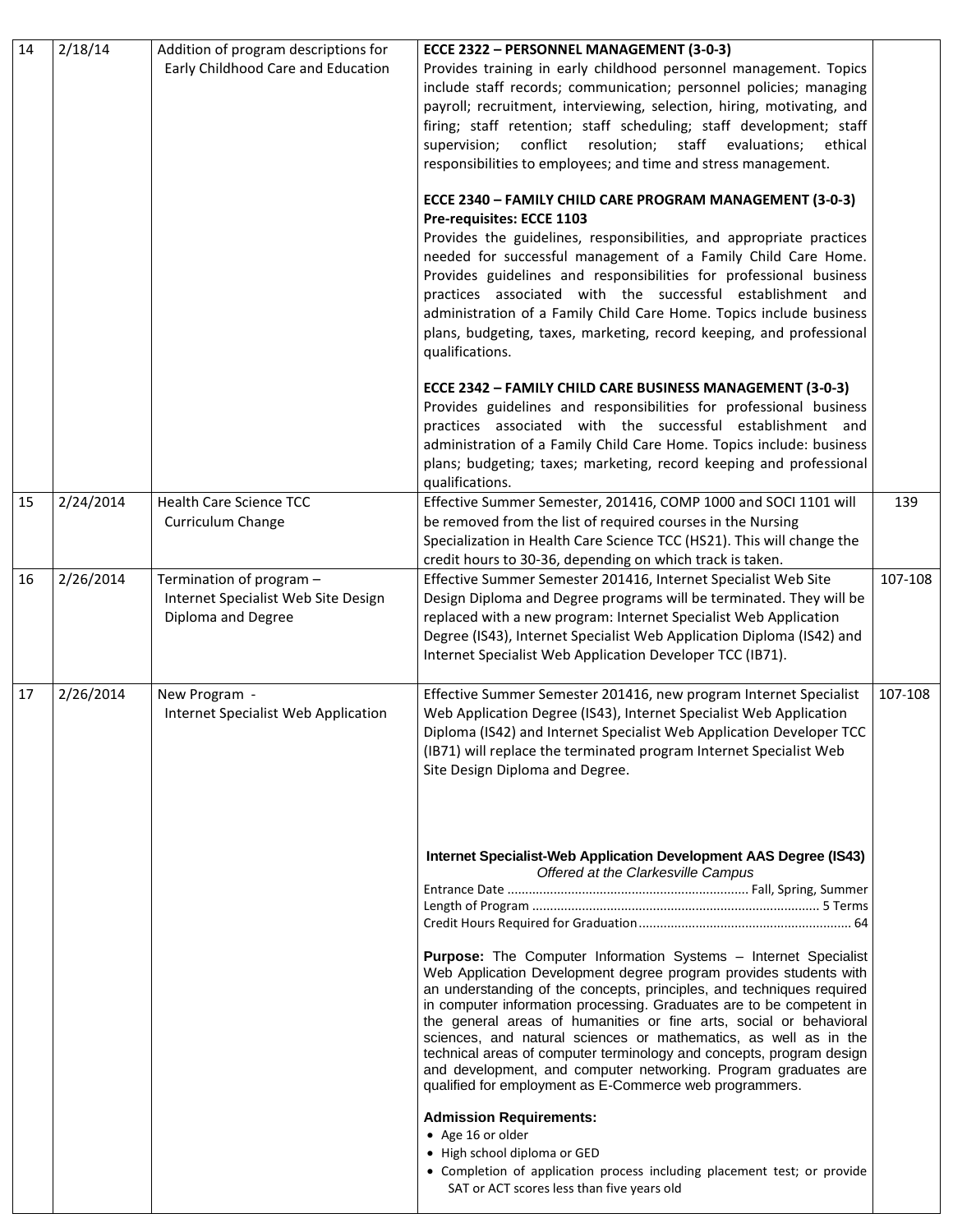| 17 | 2/26/2014 | New Program -                       | <b>Program Courses</b>                                                                                                                                                                                                                                                                                                                                                                                                                                                                                                                                                                                  |
|----|-----------|-------------------------------------|---------------------------------------------------------------------------------------------------------------------------------------------------------------------------------------------------------------------------------------------------------------------------------------------------------------------------------------------------------------------------------------------------------------------------------------------------------------------------------------------------------------------------------------------------------------------------------------------------------|
|    |           | Internet Specialist Web Application | <b>General Core Courses</b>                                                                                                                                                                                                                                                                                                                                                                                                                                                                                                                                                                             |
|    |           |                                     |                                                                                                                                                                                                                                                                                                                                                                                                                                                                                                                                                                                                         |
|    |           |                                     | or                                                                                                                                                                                                                                                                                                                                                                                                                                                                                                                                                                                                      |
|    |           |                                     |                                                                                                                                                                                                                                                                                                                                                                                                                                                                                                                                                                                                         |
|    |           |                                     |                                                                                                                                                                                                                                                                                                                                                                                                                                                                                                                                                                                                         |
|    |           |                                     |                                                                                                                                                                                                                                                                                                                                                                                                                                                                                                                                                                                                         |
|    |           |                                     |                                                                                                                                                                                                                                                                                                                                                                                                                                                                                                                                                                                                         |
|    |           |                                     |                                                                                                                                                                                                                                                                                                                                                                                                                                                                                                                                                                                                         |
|    |           |                                     | <b>Occupational Courses</b>                                                                                                                                                                                                                                                                                                                                                                                                                                                                                                                                                                             |
|    |           |                                     |                                                                                                                                                                                                                                                                                                                                                                                                                                                                                                                                                                                                         |
|    |           |                                     | <b>CIST</b>                                                                                                                                                                                                                                                                                                                                                                                                                                                                                                                                                                                             |
|    |           |                                     |                                                                                                                                                                                                                                                                                                                                                                                                                                                                                                                                                                                                         |
|    |           |                                     |                                                                                                                                                                                                                                                                                                                                                                                                                                                                                                                                                                                                         |
|    |           |                                     | <b>CIST</b>                                                                                                                                                                                                                                                                                                                                                                                                                                                                                                                                                                                             |
|    |           |                                     | <b>CIST</b>                                                                                                                                                                                                                                                                                                                                                                                                                                                                                                                                                                                             |
|    |           |                                     | <b>CIST</b><br>2921 IT Analysis, Design, and Project Management  4<br><b>CIST</b>                                                                                                                                                                                                                                                                                                                                                                                                                                                                                                                       |
|    |           |                                     | <b>CIST</b>                                                                                                                                                                                                                                                                                                                                                                                                                                                                                                                                                                                             |
|    |           |                                     | <b>CIST</b>                                                                                                                                                                                                                                                                                                                                                                                                                                                                                                                                                                                             |
|    |           |                                     | Or                                                                                                                                                                                                                                                                                                                                                                                                                                                                                                                                                                                                      |
|    |           |                                     | <b>CIST</b>                                                                                                                                                                                                                                                                                                                                                                                                                                                                                                                                                                                             |
|    |           |                                     | Choose one of the following programs:                                                                                                                                                                                                                                                                                                                                                                                                                                                                                                                                                                   |
|    |           |                                     | <b>CIST</b>                                                                                                                                                                                                                                                                                                                                                                                                                                                                                                                                                                                             |
|    |           |                                     | <b>CIST</b>                                                                                                                                                                                                                                                                                                                                                                                                                                                                                                                                                                                             |
|    |           |                                     | Or<br><b>CIST</b>                                                                                                                                                                                                                                                                                                                                                                                                                                                                                                                                                                                       |
|    |           |                                     | <b>CIST</b>                                                                                                                                                                                                                                                                                                                                                                                                                                                                                                                                                                                             |
|    |           |                                     |                                                                                                                                                                                                                                                                                                                                                                                                                                                                                                                                                                                                         |
|    |           |                                     | Internet Specialist Web Application Development Diploma (IS42)<br>Offered at the Clarkesville Campus                                                                                                                                                                                                                                                                                                                                                                                                                                                                                                    |
|    |           |                                     |                                                                                                                                                                                                                                                                                                                                                                                                                                                                                                                                                                                                         |
|    |           |                                     |                                                                                                                                                                                                                                                                                                                                                                                                                                                                                                                                                                                                         |
|    |           |                                     |                                                                                                                                                                                                                                                                                                                                                                                                                                                                                                                                                                                                         |
|    |           |                                     | Purpose: The Internet Specialist Web Application Development<br>diploma program provides students with an understanding of the<br>concepts, principles, and techniques required in computer information<br>processing. Graduates are to be competent in the general areas of<br>humanities or fine arts, social or behavioral sciences, and natural<br>sciences or mathematics, as well as in the technical areas of computer<br>terminology and concepts, program design and development, and<br>computer networking. Program graduates are qualified for employment<br>as E-Commerce web programmers. |
|    |           |                                     | <b>Admission Requirements:</b><br>• Age 16 or older<br>• High school diploma or GED<br>• Completion of application process including placement test; or provide<br>SAT or ACT scores less than five years old                                                                                                                                                                                                                                                                                                                                                                                           |
|    |           |                                     | <b>Program Courses</b>                                                                                                                                                                                                                                                                                                                                                                                                                                                                                                                                                                                  |
|    |           |                                     | <b>Basic Skills Courses</b>                                                                                                                                                                                                                                                                                                                                                                                                                                                                                                                                                                             |
|    |           |                                     | EMPL 1000  Interpersonal Relations and Professional Development  2                                                                                                                                                                                                                                                                                                                                                                                                                                                                                                                                      |
|    |           |                                     |                                                                                                                                                                                                                                                                                                                                                                                                                                                                                                                                                                                                         |
|    |           |                                     |                                                                                                                                                                                                                                                                                                                                                                                                                                                                                                                                                                                                         |
|    |           |                                     |                                                                                                                                                                                                                                                                                                                                                                                                                                                                                                                                                                                                         |
|    |           |                                     |                                                                                                                                                                                                                                                                                                                                                                                                                                                                                                                                                                                                         |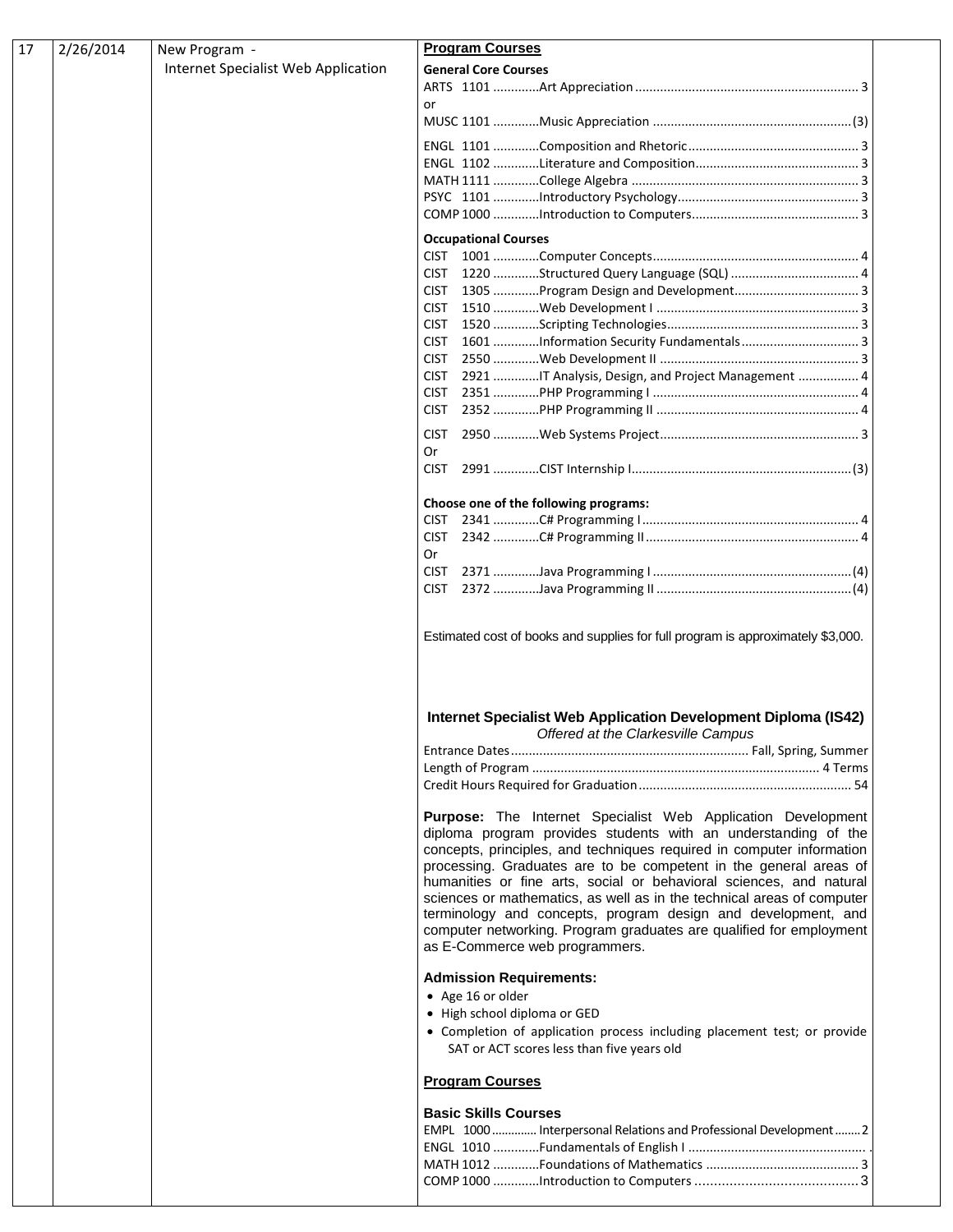| 2/26/2014<br>New Program -<br>17    | <b>Occupational Courses</b>                                                                                                                                                                                                                                                                                                                                                                                                                                                                                                                                                                    |
|-------------------------------------|------------------------------------------------------------------------------------------------------------------------------------------------------------------------------------------------------------------------------------------------------------------------------------------------------------------------------------------------------------------------------------------------------------------------------------------------------------------------------------------------------------------------------------------------------------------------------------------------|
| Internet Specialist Web Application |                                                                                                                                                                                                                                                                                                                                                                                                                                                                                                                                                                                                |
|                                     |                                                                                                                                                                                                                                                                                                                                                                                                                                                                                                                                                                                                |
|                                     |                                                                                                                                                                                                                                                                                                                                                                                                                                                                                                                                                                                                |
|                                     |                                                                                                                                                                                                                                                                                                                                                                                                                                                                                                                                                                                                |
|                                     |                                                                                                                                                                                                                                                                                                                                                                                                                                                                                                                                                                                                |
|                                     |                                                                                                                                                                                                                                                                                                                                                                                                                                                                                                                                                                                                |
|                                     |                                                                                                                                                                                                                                                                                                                                                                                                                                                                                                                                                                                                |
|                                     |                                                                                                                                                                                                                                                                                                                                                                                                                                                                                                                                                                                                |
|                                     |                                                                                                                                                                                                                                                                                                                                                                                                                                                                                                                                                                                                |
|                                     | CIST 2921 IT Analysis, Design, and Project Management  4                                                                                                                                                                                                                                                                                                                                                                                                                                                                                                                                       |
|                                     |                                                                                                                                                                                                                                                                                                                                                                                                                                                                                                                                                                                                |
|                                     | Choose one of the following programs:                                                                                                                                                                                                                                                                                                                                                                                                                                                                                                                                                          |
|                                     |                                                                                                                                                                                                                                                                                                                                                                                                                                                                                                                                                                                                |
|                                     |                                                                                                                                                                                                                                                                                                                                                                                                                                                                                                                                                                                                |
|                                     | 0r                                                                                                                                                                                                                                                                                                                                                                                                                                                                                                                                                                                             |
|                                     |                                                                                                                                                                                                                                                                                                                                                                                                                                                                                                                                                                                                |
|                                     |                                                                                                                                                                                                                                                                                                                                                                                                                                                                                                                                                                                                |
|                                     | Estimated cost of books and supplies for full program is approximately \$3,000                                                                                                                                                                                                                                                                                                                                                                                                                                                                                                                 |
|                                     | Internet Specialist Web Application Developer Certificate (IB71)                                                                                                                                                                                                                                                                                                                                                                                                                                                                                                                               |
|                                     | Offered at the Clarkesville Campus                                                                                                                                                                                                                                                                                                                                                                                                                                                                                                                                                             |
|                                     |                                                                                                                                                                                                                                                                                                                                                                                                                                                                                                                                                                                                |
|                                     |                                                                                                                                                                                                                                                                                                                                                                                                                                                                                                                                                                                                |
|                                     |                                                                                                                                                                                                                                                                                                                                                                                                                                                                                                                                                                                                |
|                                     | Purpose: The Internet Specialist Web Application Developer certificate<br>teaches students to develop web sites which include front end scripting<br>and back end server programs. This training includes both Microsoft<br>based and open source web programming techniques. In addition,<br>students learn to provide interactivity to databases and web services.<br>The purpose of this certificate is to provide training opportunities for<br>persons already either employed in the IT industry or already have IT<br>training to upgrade their skill with advanced courses and skills. |
|                                     | <b>Admission Requirements:</b>                                                                                                                                                                                                                                                                                                                                                                                                                                                                                                                                                                 |
|                                     | • Age 16 or older                                                                                                                                                                                                                                                                                                                                                                                                                                                                                                                                                                              |
|                                     | High school diploma or GED                                                                                                                                                                                                                                                                                                                                                                                                                                                                                                                                                                     |
|                                     | Completion of application process including placement test; or<br>provide SAT or ACT scores less than five years old                                                                                                                                                                                                                                                                                                                                                                                                                                                                           |
|                                     | Must be interviewed by a member of the CIS faculty; other                                                                                                                                                                                                                                                                                                                                                                                                                                                                                                                                      |
|                                     | classes may be required if the student does not possess the<br>prerequisite knowledge.                                                                                                                                                                                                                                                                                                                                                                                                                                                                                                         |
|                                     |                                                                                                                                                                                                                                                                                                                                                                                                                                                                                                                                                                                                |
|                                     | <b>Program Courses</b>                                                                                                                                                                                                                                                                                                                                                                                                                                                                                                                                                                         |
|                                     |                                                                                                                                                                                                                                                                                                                                                                                                                                                                                                                                                                                                |
|                                     |                                                                                                                                                                                                                                                                                                                                                                                                                                                                                                                                                                                                |
|                                     |                                                                                                                                                                                                                                                                                                                                                                                                                                                                                                                                                                                                |
|                                     |                                                                                                                                                                                                                                                                                                                                                                                                                                                                                                                                                                                                |
|                                     | CIST                                                                                                                                                                                                                                                                                                                                                                                                                                                                                                                                                                                           |
|                                     | <b>CIST</b>                                                                                                                                                                                                                                                                                                                                                                                                                                                                                                                                                                                    |
|                                     | <b>CIST</b>                                                                                                                                                                                                                                                                                                                                                                                                                                                                                                                                                                                    |
|                                     |                                                                                                                                                                                                                                                                                                                                                                                                                                                                                                                                                                                                |
|                                     |                                                                                                                                                                                                                                                                                                                                                                                                                                                                                                                                                                                                |
|                                     | Choose one of the following programs:                                                                                                                                                                                                                                                                                                                                                                                                                                                                                                                                                          |
|                                     | CIST                                                                                                                                                                                                                                                                                                                                                                                                                                                                                                                                                                                           |
|                                     |                                                                                                                                                                                                                                                                                                                                                                                                                                                                                                                                                                                                |
|                                     | <b>Or</b>                                                                                                                                                                                                                                                                                                                                                                                                                                                                                                                                                                                      |
|                                     | <b>CIST</b>                                                                                                                                                                                                                                                                                                                                                                                                                                                                                                                                                                                    |
|                                     |                                                                                                                                                                                                                                                                                                                                                                                                                                                                                                                                                                                                |
|                                     |                                                                                                                                                                                                                                                                                                                                                                                                                                                                                                                                                                                                |
|                                     | Estimate cost of books and supplies for full program is approximately \$500.                                                                                                                                                                                                                                                                                                                                                                                                                                                                                                                   |
|                                     |                                                                                                                                                                                                                                                                                                                                                                                                                                                                                                                                                                                                |
|                                     |                                                                                                                                                                                                                                                                                                                                                                                                                                                                                                                                                                                                |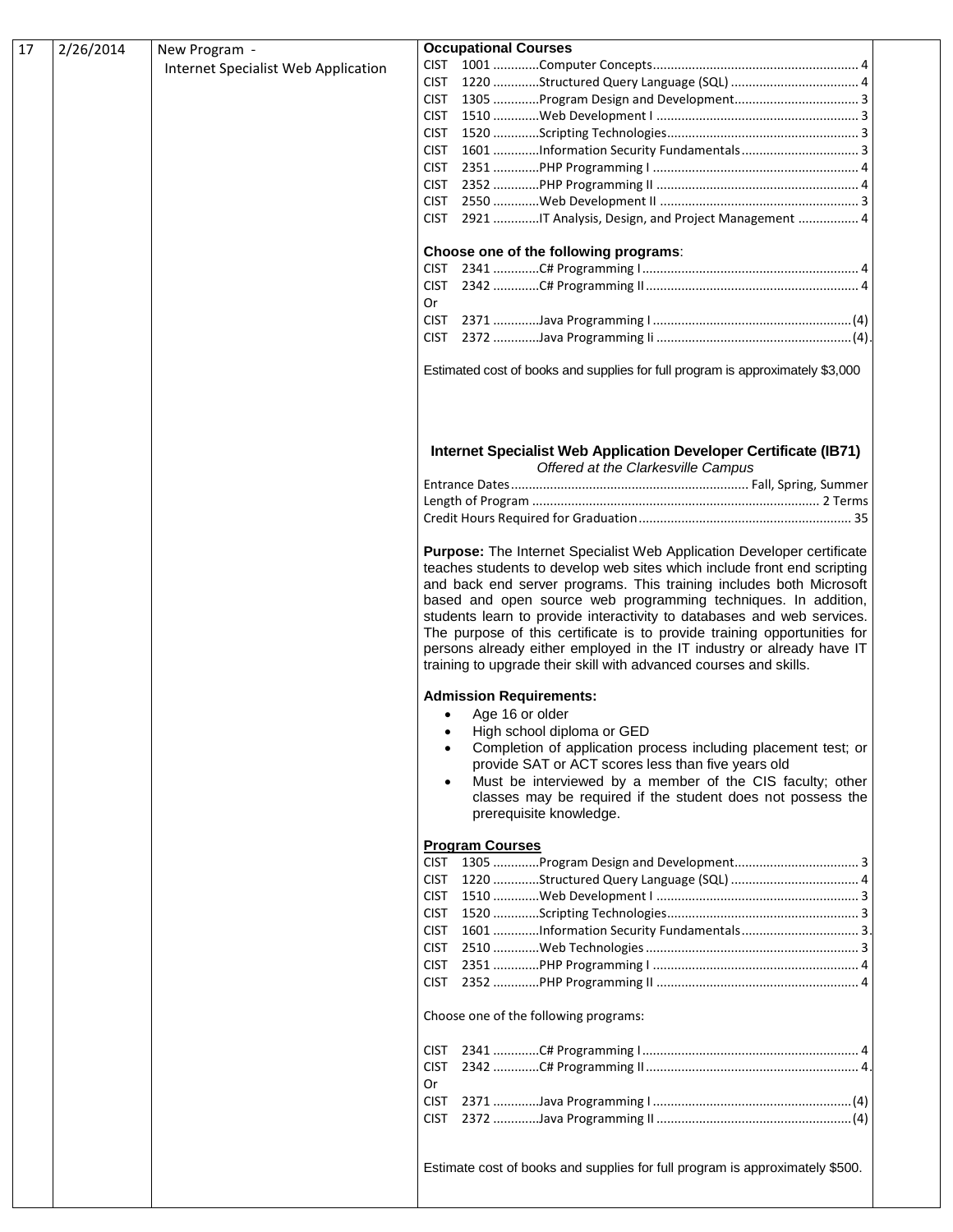| 18 | 2/27/2014 | Addition of transfer credit information                                                                                                    | Transfer credit for courses specific to the Practical Nursing (PNSG) and                                                                                                                                                                                                                                                                                                                                                                                                                                                 |                                                                                                                                                                                                    |         |                                      | 34-35 |
|----|-----------|--------------------------------------------------------------------------------------------------------------------------------------------|--------------------------------------------------------------------------------------------------------------------------------------------------------------------------------------------------------------------------------------------------------------------------------------------------------------------------------------------------------------------------------------------------------------------------------------------------------------------------------------------------------------------------|----------------------------------------------------------------------------------------------------------------------------------------------------------------------------------------------------|---------|--------------------------------------|-------|
|    |           |                                                                                                                                            | Associate Degree of Nursing (RNSG) programs is not awarded.                                                                                                                                                                                                                                                                                                                                                                                                                                                              |                                                                                                                                                                                                    |         |                                      |       |
| 19 | 3/12/2014 | Change in program requirements -<br><b>Health Care Science TCC</b>                                                                         | 139<br>Program Requirements:<br>• Must meet the technical competencies for the program prior to entry<br>• Must maintain a GPA of 2.0 or better; a grade of "C" or better must<br>be achieved in each course in order to progress to the next semester<br>of the program                                                                                                                                                                                                                                                 |                                                                                                                                                                                                    |         |                                      |       |
| 20 | 3/24/2014 | Addition of electives to the                                                                                                               |                                                                                                                                                                                                                                                                                                                                                                                                                                                                                                                          | <b>Networking Specialist Diploma and Degree</b>                                                                                                                                                    |         |                                      | 182   |
|    |           | Networking Specialist Diploma and<br>Degree Programs                                                                                       | Course #                                                                                                                                                                                                                                                                                                                                                                                                                                                                                                                 | Course Title                                                                                                                                                                                       | Preregs | Credit<br>Hours                      |       |
|    |           |                                                                                                                                            | All TSCG<br>Approved<br><b>CIST Courses</b>                                                                                                                                                                                                                                                                                                                                                                                                                                                                              |                                                                                                                                                                                                    |         |                                      |       |
|    |           |                                                                                                                                            | <b>COLL 1000</b>                                                                                                                                                                                                                                                                                                                                                                                                                                                                                                         | College Success and<br><b>Survival Skills</b>                                                                                                                                                      |         | $\overline{2}$                       |       |
|    |           |                                                                                                                                            | <b>MGMT 1100</b>                                                                                                                                                                                                                                                                                                                                                                                                                                                                                                         | <b>Principles of Management</b>                                                                                                                                                                    |         | $\overline{3}$                       |       |
|    |           |                                                                                                                                            | <b>MGMT 1105</b>                                                                                                                                                                                                                                                                                                                                                                                                                                                                                                         | <b>Organizational Behavior</b>                                                                                                                                                                     |         | $\overline{3}$                       |       |
|    |           |                                                                                                                                            | <b>MGMT 1125</b>                                                                                                                                                                                                                                                                                                                                                                                                                                                                                                         | <b>Business Ethics</b>                                                                                                                                                                             |         | $\overline{3}$                       |       |
| 21 | 4/8/2014  | Elective change to the Internet<br>Specialist-Web Site Design Degree (IS53)<br>and Internet Specialist-Web Site Diploma<br>(IS64) Programs | For Internet Specialist-Web Site Design Degree (IS53) and Internet<br>Specialist-Web Site Diploma (IS64), CIST 1540 has been replaced by any<br>TCSG approved CIST elective.                                                                                                                                                                                                                                                                                                                                             |                                                                                                                                                                                                    |         |                                      |       |
| 22 | 5/15/2014 | Change to Attendance Procedures                                                                                                            | Effective Summer Semester - May 2014<br>51                                                                                                                                                                                                                                                                                                                                                                                                                                                                               |                                                                                                                                                                                                    |         |                                      |       |
|    |           |                                                                                                                                            | <b>Attendance Procedure</b><br>All students are expected to punctually attend all classes, labs, and<br>exams as scheduled. The student is responsible for all material covered<br>in classes missed. Classwork or exams missed may be made up at the<br>discretion of the instructor and/or the Dean for Academic Affairs.<br>Instructors will review these attendance procedures with all students at<br>the beginning of each term.<br>The days absent for a warning and withdrawal for a semester are as<br>follows: |                                                                                                                                                                                                    |         |                                      |       |
|    |           |                                                                                                                                            | <b>CLASS MEETING</b>                                                                                                                                                                                                                                                                                                                                                                                                                                                                                                     | <b>ABSENCES BEFORE</b><br>WARNING                                                                                                                                                                  |         | <b>ABSENCES BEFORE</b><br>WITHDRAWAL |       |
|    |           |                                                                                                                                            | 4                                                                                                                                                                                                                                                                                                                                                                                                                                                                                                                        | 3                                                                                                                                                                                                  |         | 6                                    |       |
|    |           |                                                                                                                                            | 3                                                                                                                                                                                                                                                                                                                                                                                                                                                                                                                        | $\overline{2}$                                                                                                                                                                                     |         | 4                                    |       |
|    |           |                                                                                                                                            | $\overline{2}$<br>$\mathbf{1}$                                                                                                                                                                                                                                                                                                                                                                                                                                                                                           | $\mathbf{1}$<br>1                                                                                                                                                                                  |         | $\overline{2}$<br>2                  |       |
|    |           |                                                                                                                                            | *Online                                                                                                                                                                                                                                                                                                                                                                                                                                                                                                                  | Course not accessed<br>in 8 days                                                                                                                                                                   |         | Course not accessed<br>in 14 days    |       |
|    |           |                                                                                                                                            | semester are as follows:                                                                                                                                                                                                                                                                                                                                                                                                                                                                                                 | The days absent for a warning and withdrawal for a minimester                                                                                                                                      |         |                                      |       |
|    |           |                                                                                                                                            | <b>CLASS MEETING</b>                                                                                                                                                                                                                                                                                                                                                                                                                                                                                                     | <b>ABSENCES BEFORE</b><br>WARNING                                                                                                                                                                  |         | <b>ABSENCES BEFORE</b><br>WITHDRAWAL |       |
|    |           |                                                                                                                                            | 4                                                                                                                                                                                                                                                                                                                                                                                                                                                                                                                        | 3                                                                                                                                                                                                  |         | 4                                    |       |
|    |           |                                                                                                                                            | 3<br>$\overline{2}$                                                                                                                                                                                                                                                                                                                                                                                                                                                                                                      | $\overline{2}$<br>$\overline{2}$                                                                                                                                                                   |         | 3<br>3                               |       |
|    |           |                                                                                                                                            | 1                                                                                                                                                                                                                                                                                                                                                                                                                                                                                                                        | $\mathbf{1}$                                                                                                                                                                                       |         | 2                                    |       |
|    |           |                                                                                                                                            | *Online                                                                                                                                                                                                                                                                                                                                                                                                                                                                                                                  | Course not accessed                                                                                                                                                                                |         | Course not accessed in               |       |
|    |           |                                                                                                                                            |                                                                                                                                                                                                                                                                                                                                                                                                                                                                                                                          | in 4 days                                                                                                                                                                                          |         | 8 days                               |       |
|    |           |                                                                                                                                            |                                                                                                                                                                                                                                                                                                                                                                                                                                                                                                                          | *Days for Online Courses are defined as Calendar Days.<br>The student will receive a written warning before termination for<br>nonattendance. This warning will be sent via email to the student's |         |                                      |       |